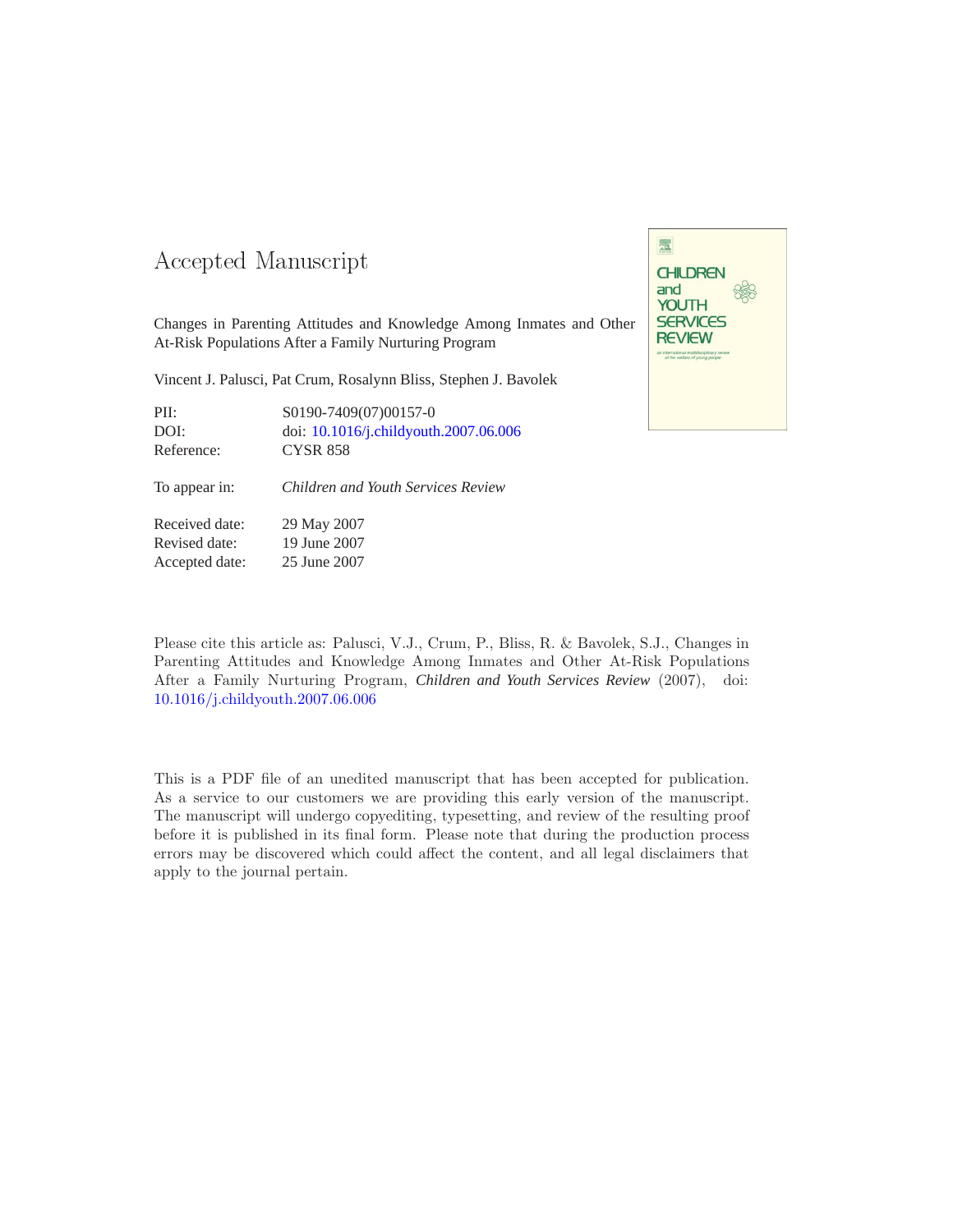### **FLA 814**

#### **Title:**

Changes in Parenting Attitudes and Knowledge Among Inmates and Other At-Risk Populations After a Family Nurturing Program

### **Author with affiliation:**

Vincent J. Palusci, M.D, M.S., Wayne State University School of Medicine, Detroit, MI

Pat Crum, Spectrum Health, Grand Rapids, MI

Rosalynn Bliss, M.S.W., L.M..S.W., St. John's Home, Grand Rapids, MI

Stephen J. Bavolek, Ph.D., Family Development Resources, Inc., Asheville, NC

### **Corresponding author:**

nting Attitudes and Knowledge Among Inmates and Other Attier a Family Nurturing Program<br> **affiliation:**<br>
Ci, M.D, M.S., Wayne State University School of Medicine,<br>
Trum Health, Grand Rapids, MI<br>
M.S.W., L.M..S.W., St. John Vincent J. Palusci, M.D., M.S. Professor of Pediatrics, Wayne State University 3901 Beaubien Blvd Detroit, MI 48201 vpalusci@comcast.net

### **Abstract:**

Introduction: Parenting dysfunction can lead to child abuse and neglect, and parent education programs have been developed to improve parenting attitudes, knowledge and practices. We modified the Family Nurturing Program to be implemented among inmates, parents in substance abuse recovery and other at-risk populations and measured its effects on parenting knowledge and attitudes.

Methods: Multiple groups with 8-10 participants each were held in five different settings: county jail substance abuse rehabilitation program, county jail batterers intervention program, residential substance abuse treatment facility, general community referrals, and community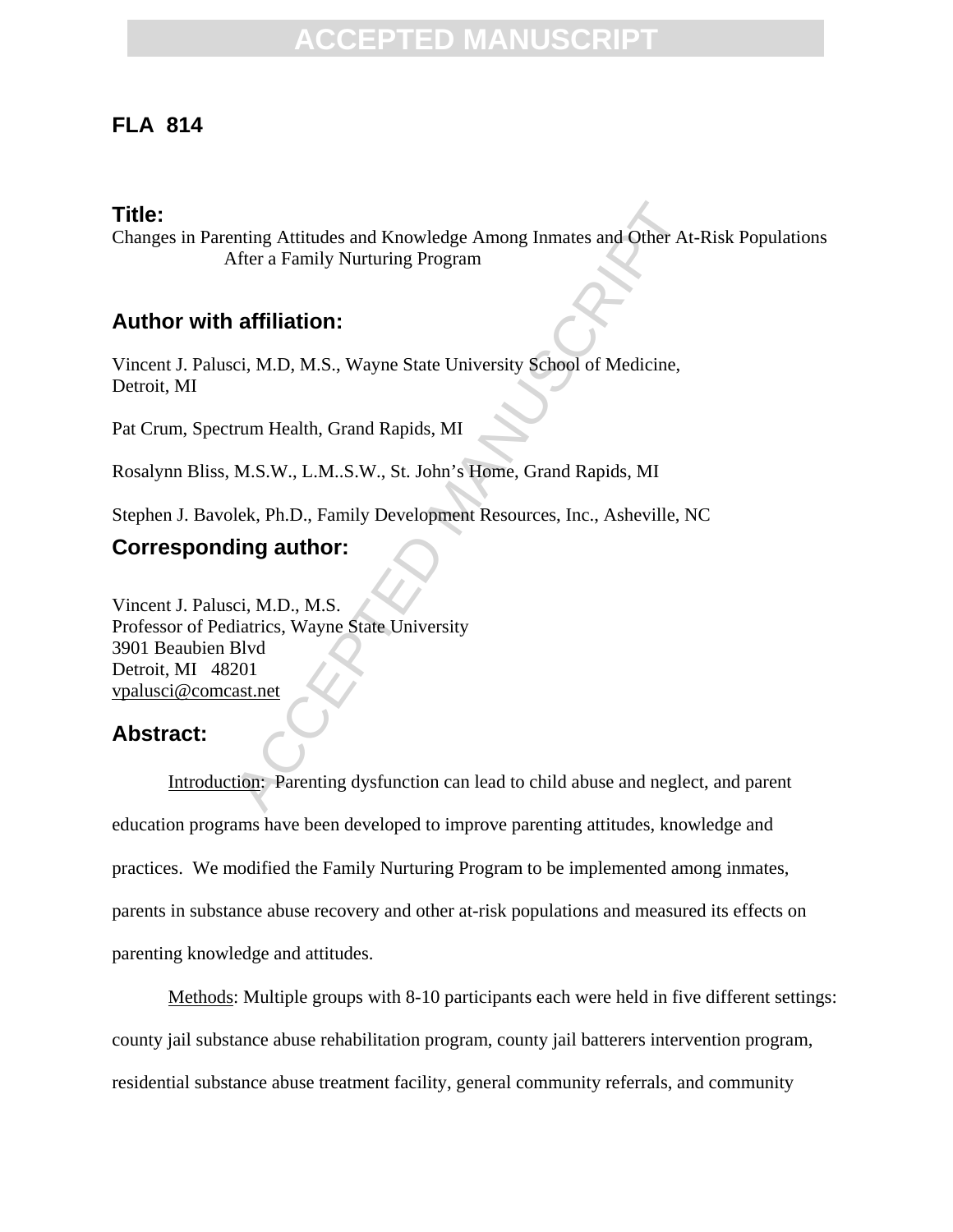parenting camp program. Baseline risk for potential child maltreatment was measured using the Child Abuse Potential Inventory, and parenting attitudes and knowledge were measured using the revised Adult Adolescent Parenting Inventory (AAPI-2).

dolescent Parenting Inventory (AAPI-2).<br>
Among 781 participants recruited, 484 were incarcerated. No<br>
anages in parenting attitudes were noted based on location. Ma<br>
AAPI-2 scores in all groups, with greater gains in knowl Results: Among 781 participants recruited, 484 were incarcerated. No significant differences in changes in parenting attitudes were noted based on location. Males showed greater improvement in AAPI-2 scores in all groups, with greater gains in knowledge about empathy, expectations and use of corporal punishment. Those with high abuse potential showed greater improvements.

Conclusions: A parenting program based on the Family Nurturing Program results in improvements in parenting attitudes and knowledge in multiple at-risk populations. While program implementation at the locations was different, changes in scores were related to participant gender, number of classes and apriori child abuse potential risk.

**KEY WORDS**: Parenting program, inmates, substance abuse, child maltreatment

#### **Text:**

Parenting children is influenced by an individual's experience both as a child and as an adult and is modified by social support, personality, temperament, stress, acceptance of the use of corporal punishment, and child characteristics (Bavolek, 1999). Adults parent children using techniques learned from a variety of informal sources, including their experience as children, advice from grandparents, friends, medical providers and the community. Empathy, temperament and personality modify the complex parent-child interactions that provide a nurturing environment for the optimal growth and development of children.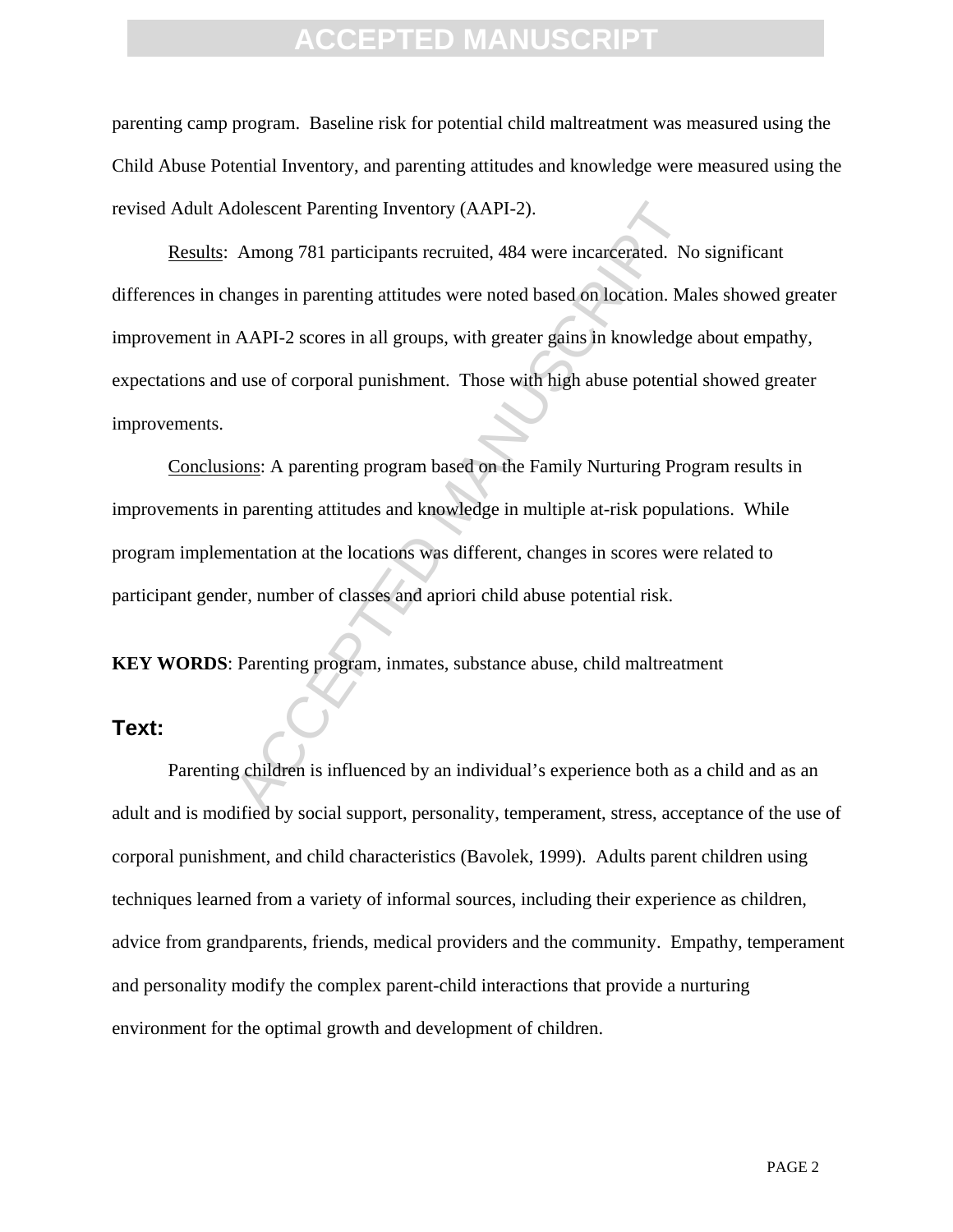of classic non-organic failure to thrive and can continue throughtelays and disorders, oppositional and defiant behaviors, condinency and adult criminality (Hawkins, 2000; Seymour, 1998).<br>been noted to contribute to a vari Dysfunctions in parenting or parent-child bonding can have devastating effects on child growth and development (AAP, 1998, 1999; Socolar, 1999). This may begin in infancy with manifestations of classic non-organic failure to thrive and can continue through childhood with developmental delays and disorders, oppositional and defiant behaviors, conduct disorders, juvenile delinquency and adult criminality (Hawkins, 2000; Seymour, 1998). Corporal punishment has been noted to contribute to a variety of negative outcomes in adults, including emotional problems, post-traumatic stress disorders, poor interpersonal relationships, job dysfunction, sociopathy and excessive use of violence (Banks, 2002; Bauman, 1998). It can cause bruises, fractures and other serious childhood injuries (Whipple, 1997). Parents' belief in and use of corporal punishment are also modified in a multi-factorial manner, being strongly influenced by a parent's experience as a child and family acceptance of physical discipline (Straus, 1997). Both cognitive and affective factors can lead to the use of corporal punishment by mothers, and parents motivated to change can substantially reduce the risk of later maltreatment after a cognitive intervention (Ateah & Durrant, 2005; Littell & Girvin, 2005).

Inmates and substance abusing adults are at high risk for a variety of sociobehavioral problems and poor outcomes which can adversely affect their parenting skills (Beatty, 1997). Those with identified substance abuse issues have social isolation, lack of supports and decreased positive contacts with children. Poor interactional skills, abusive and/or neglectful care as children themselves, and conduct disorders, oppositional and attention-deficit disorders have all been noted to be significantly increased among this population. One group of inmates (batterers) are seven times more likely to abuse their children (Beatty, 1997; Straus, 1997). Poor parenting experiences often adversely color a participant's future parenting, and difficulties can be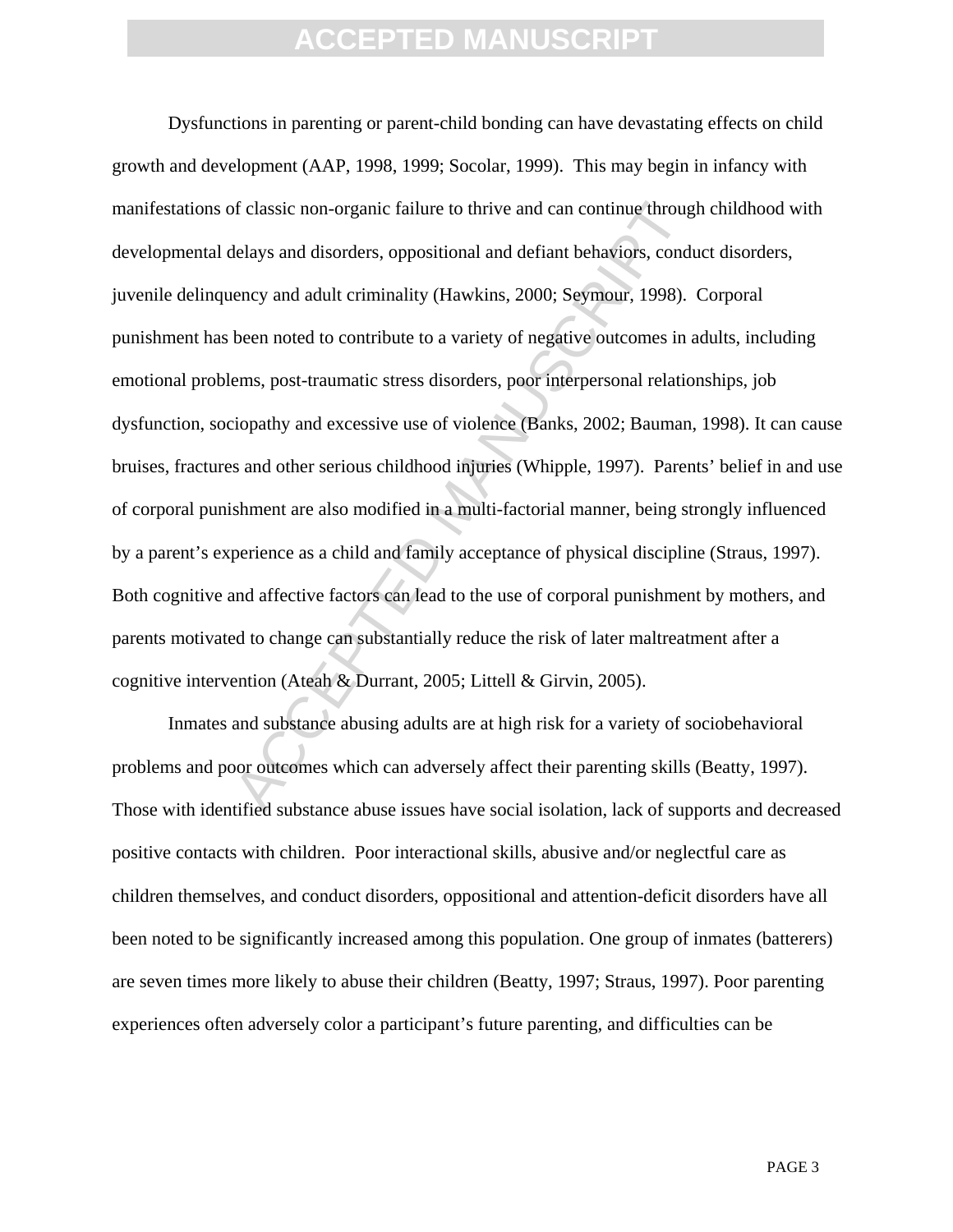expected. Women in substance abuse recovery are thought to be more depressed and to lack parenting knowledge more often than do men (Coyer, 2003).

limited number of successful interventions have been identified<br>threated their child, it has been suggested that all parents could<br>g education (Chaffin, Silovsky, Funderburk, Valle, Brestan, Ba<br>ner, 2004; Johnson, 2002; CD While a limited number of successful interventions have been identified for parents who have already maltreated their child, it has been suggested that all parents could benefit from formal parenting education (Chaffin, Silovsky, Funderburk, Valle, Brestan, Balachov, Jackson, Lensgraf & Bonner, 2004; Johnson, 2002; CDC, 2004). Evidence is accumulating that nurse home visiting programs, for example, produce replicable effects on children's health and development for a variety of families, with reduced risk of child maltreatment (Olds, Sadler, Kitzman, 2007). Butz et al. conducted a trial of home visiting by nurses for infants exposed to illegal drugs *in utero*, and those child had fewer behavioral and emotional problems (Butz, Pulsifer, Marano, Belcher, Lears and Royall, 2001). Parents and potential parents with identified criminal behavior and incarceration present what is thought to be the most difficult challenge (Seymour, 1998). Criminal justice studies have not specifically detailed the parenting needs of inmates, yet incarcerated individuals face *de facto* social isolation, and lack of support (Beatty, 1997). Despite efforts to return inmates to the community as productive members of society, personality disorders and substance abuse pose additional risk for inmates facing already stressful life in our community as parents.

Limited evidence is available regarding the efficacy of parenting programs in inmate and substance abuse populations. It has been reported that parenting knowledge can be improved in women after comprehensive substance abuse treatment which includes parenting training, but further studies are needed to assess the effects of parent programs in women and men who are currently incarcerated or being treated in residential substance abuse treatment programs (Coyer,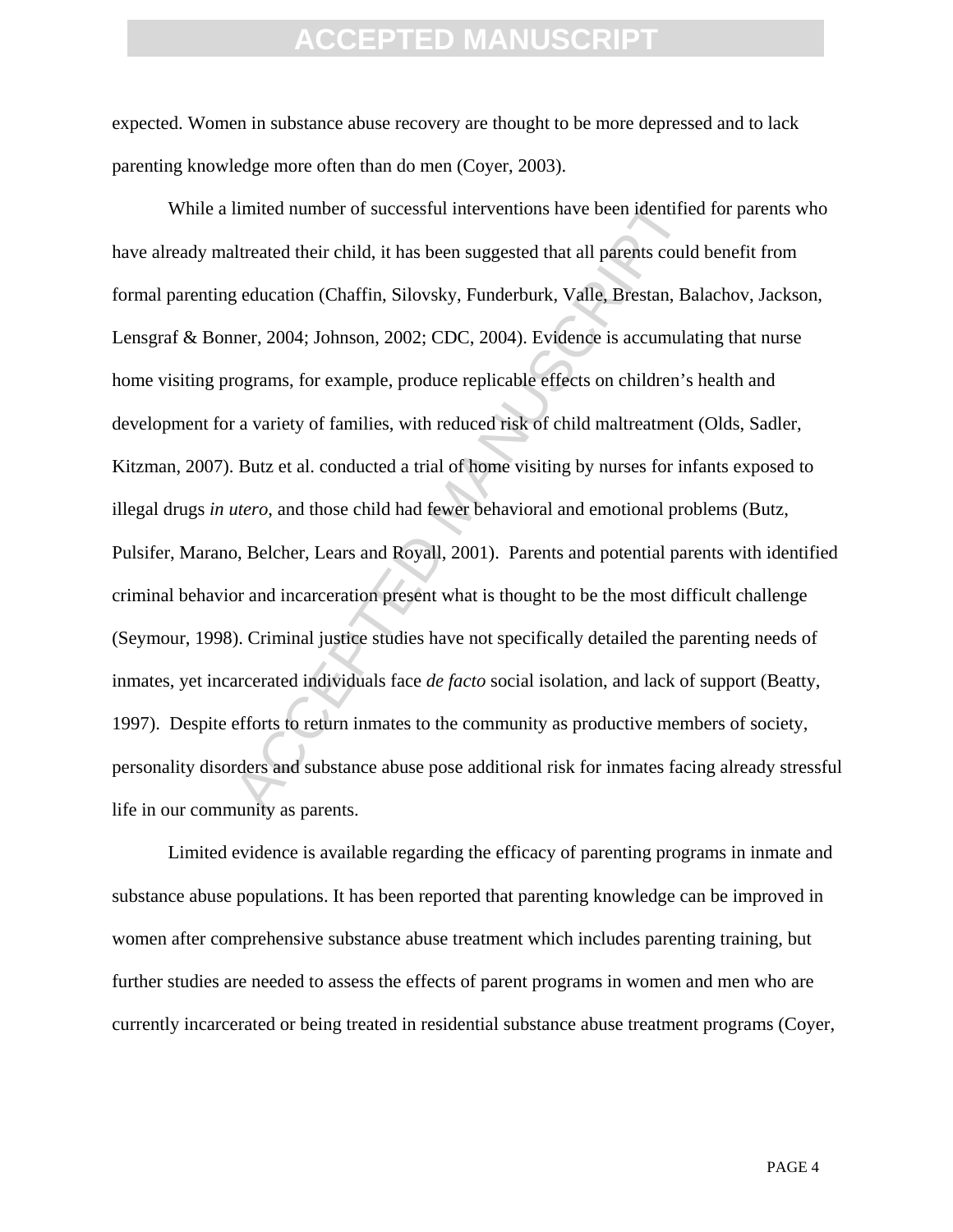2003; Grella & Greenwell, 2004; McComish, Greenberg, Kent-Bryant, Chrusciak, Ager, Hind & Ransom, 1999; Velez, Jansson, Montoya, Schweitzer, Golden & Svikis, 2004).

ctive was to measure the effects of a formal parenting education<br>isk groups, including incarcerated and residential substance at<br>ore maltreatment occurred. We hypothesized that at-risk parti<br>nowledge and attitudes regardin Our objective was to measure the effects of a formal parenting education program offered to several high-risk groups, including incarcerated and residential substance abuse treatment populations, before maltreatment occurred. We hypothesized that at-risk participants would improve their knowledge and attitudes regarding parenting. We examined the effects of gender and other demographic variables on these improvements and compared these changes in the inmate and substance abuse treatment populations while looking at their adoption of appropriate expectations, use of empathy and corporal punishment, and acceptance of appropriate child roles and independence.

#### **METHODS**

#### Intervention

We modified and implemented a parent education program for use in several different community settings. This program, entitled "Helping Your Child Succeed" (HYCS) is based on the Family Nurturing Program and employs trained and experienced parent counselors and social workers who present structured 10-20 hour programs to groups using lectures, discussion and experiential learning (Bavolek, 1999). Modeled on a family system approach, this program teaches democratic parenting techniques and is based on the belief that positive change in the parent must be attained before growth in the parent-child interaction can be achieved (Cowen, 2001). Each group had 5-30 participants with mixed or same gender depending on setting. HYCS was first begun at our county correctional facility (jail) as part of an inmate substance abuse treatment unit and later as part of a batterers intervention program. Later, the program was used at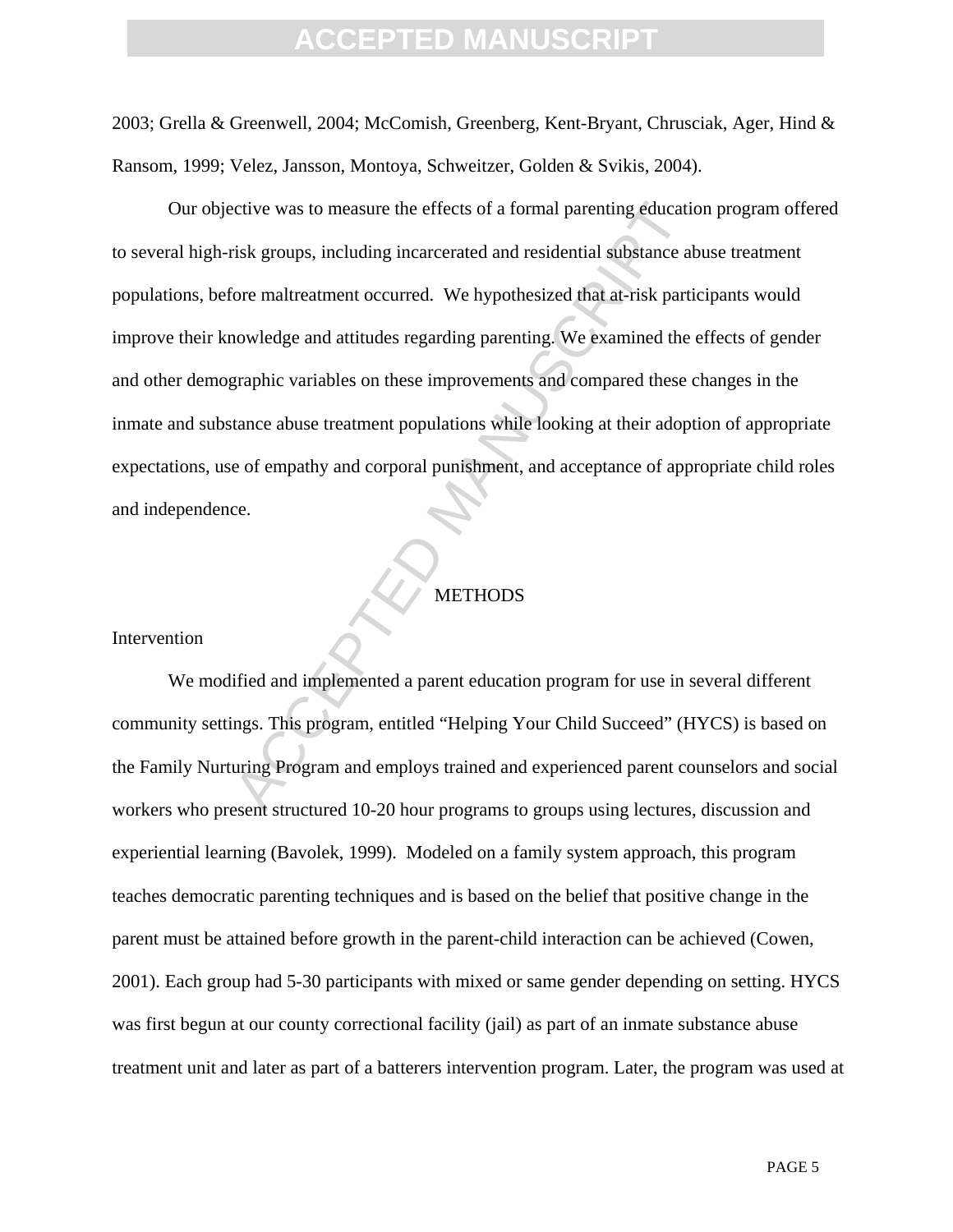our community residential substance abuse treatment facility. These groups were then implemented elsewhere in our community using families referred by local health and social service providers. Classes followed a curriculum with sequential topics and individualized handouts (Table 1) and were offered in addition to any concurrent services or experiences available to participants, which included individual and group counseling and support.

#### INSERT TABLE 1

s. Classes followed a curriculum with sequential topics and in 1) and were offered in addition to any concurrent services or ticipants, which included individual and group counseling and<br>
TABLE 1<br>
arch protocol was reviewe The research protocol was reviewed and approved by our institutional human subjects protection committee as well as all involved agencies. All participants provided written informed consent to participate and steps were taken to protect their privacy. Changes in knowledge and skills were measured by administering the revised Adult-Adolescent Parenting Inventory (AAPI-2) both immediately before and after the program (Bavolek & Keene, 2001). Potential for child maltreatment was measured using the Child Abuse Potential Inventory (CAPI) which was given prior to the intervention for groups starting after 2003 (Milner, 1986).

#### Participant Selection and Program Implementation

Subject inclusion criteria and program implementation differed based on program location. All participants were given permission not to do or say anything in the group process that made them feel uncomfortable, including participation in discussions, activities, filling out forms and assessment tools, and participation in the study. No payment or non-monetary benefit was provided for participants beyond the educational value of the program.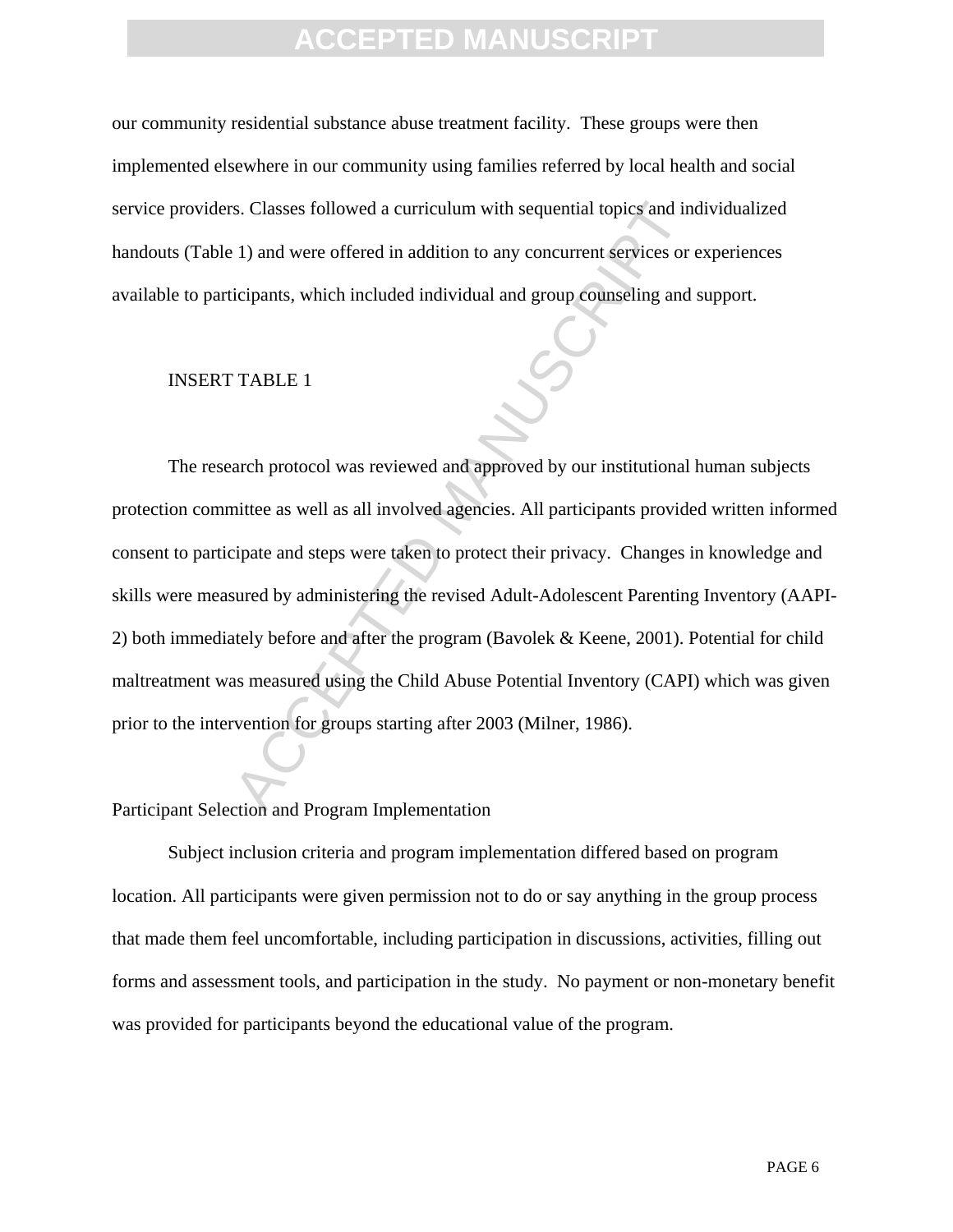Community- Parents referred to our community program were thought by their health or mental health providers to have specific parenting needs. Participants attended the first meeting where procedures were explained and they could choose not to participate in subsequent meetings. Mothers and fathers could participate together, and their children received a separate children's program concurrently. Classes were held for 10-20 families for 2 hours, weekly, at a community center for 8 weeks. Those without children or who had open child protective services cases were not invited to attend.

is a were explained and they could choose not to participate in s<br>res and fathers could participate together, and their children rec<br>am concurrently. Classes were held for 10-20 families for 2 hc<br>er for 8 weeks. Those with Jail- The program was offered to inmates who were already participating in our county jail's substance abuse rehabilitation program. Inmates volunteered to participate in the program as part of their substance abuse treatment program within the jail. Participants were typically incarcerated in the county jail for 90-120 days and could join HYCS at any time during the cycle. Back up/remedial information was provided for late joiners. Those being released or transferred could leave at any time. Single gender classes were held weekly for 10 weeks. Participants were not excluded if they did not have children or had active CPS cases.

Batterers- The program was offered to inmates participating in the jail's batterers intervention program for men. Each subject agreed to participate after a rigorous screening and informed consent process. Participants were typically incarcerated in the county jail for 30-60 days and could join HYCS at any time during the cycle. Back up/remedial information was provided for late joiners. Classes were held for 8-12 men for 2 hours, daily for 5 days. Those being released could leave the program. Participants were not excluded if they did not have children or had open CPS cases.

Rehab- Residential substance abuse treatment participants specifically consented to participation in HYCS as part of their treatment program. Participants typically resided at the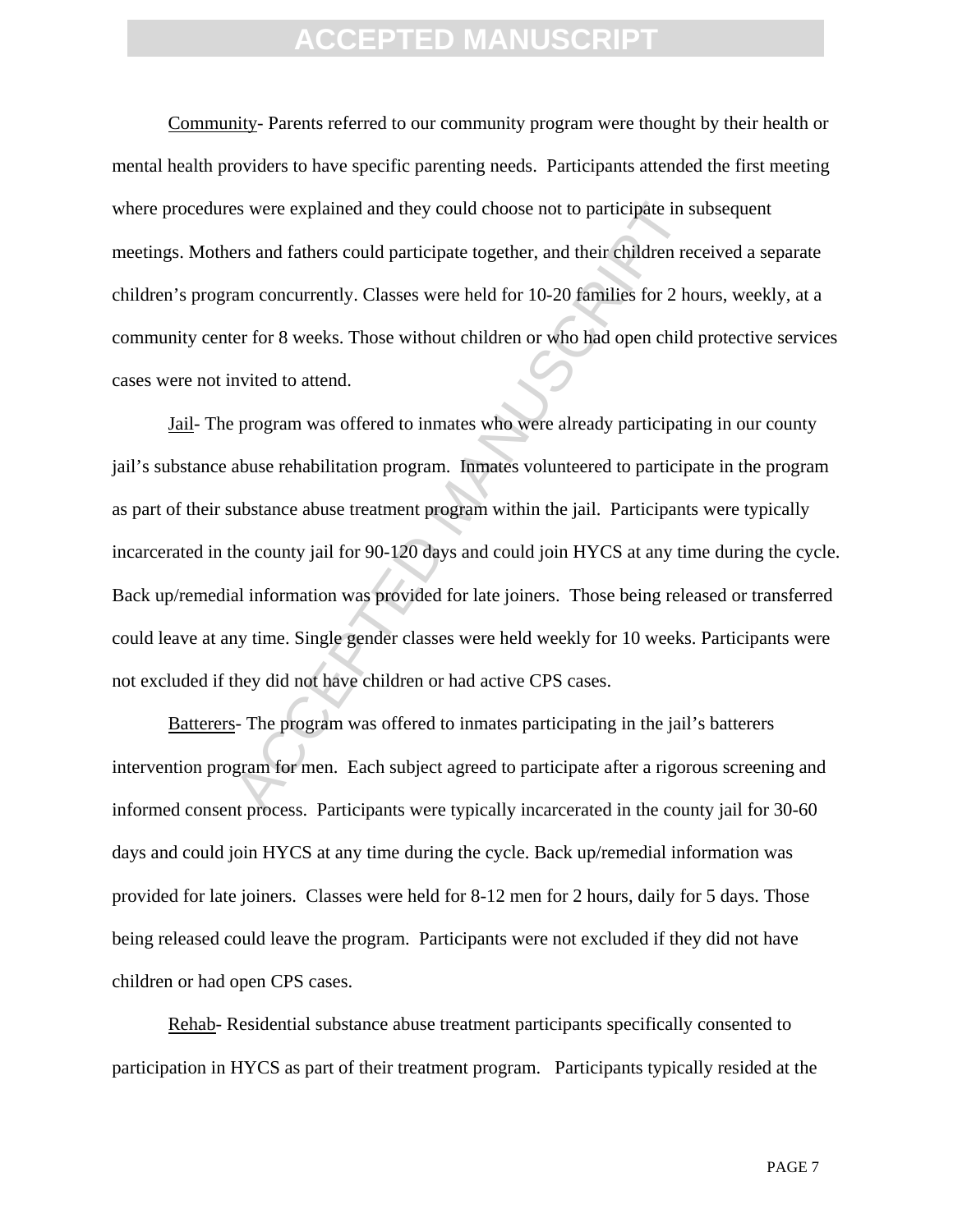facility for 90 days and were invited to join HYCS during their first session. Mixed or same gender classes were held for 5-12 participants for 2 hours, weekly for 8 weeks. Those leaving the program could leave HYCS at any point during the cycle. Participants were not excluded if they did not have children or had open CPS cases.

eave HYCS at any point during the cycle. Participants were not<br>dren or had open CPS cases.<br>Articipants were specifically chosen from those referred by the<br>dific parenting needs. They attended parenting camp with their<br>atte Camp- Participants were specifically chosen from those referred by their health providers because of specific parenting needs. They attended parenting camp with their children because of their inability to attend weekly classes. After an introductory meeting, up to 30 mothers and fathers could participate together, and their children received a separate concurrent program. Sessions varied in length during the 3-day camp experience and were mixed with complementary camp activities. Those who had open child protective services cases were not invited to participate.

#### **Instruments**

The Adult-Adolescent Parenting Inventory (AAPI) is a standardized measure that has been used in a variety of settings (Bavolek & Keene, 2001). The revised AAPI (AAPI-2) is a 40-item survey with a potential total score of 200, and standard scores are available for five constructs applicable to abusive and non-abusive adults of differing age, gender and race/ethnicity (Table 2). The AAPI-2 can be used to assess the parenting attitudes and child rearing practices of adolescents and adults by determining the degree to which respondents agree or disagree with parenting behaviors and attitudes known to contribute to future child abuse and neglect. Responses to the AAPI-2 permit the identification of high-risk child rearing and parenting practices that could lead to physical or emotional abuse, or neglect of children. Research findings with the AAPI indicate that abusive parents express significantly more abusive attitudes than non-abusive parents in all five parenting constructs, with males expressing significantly more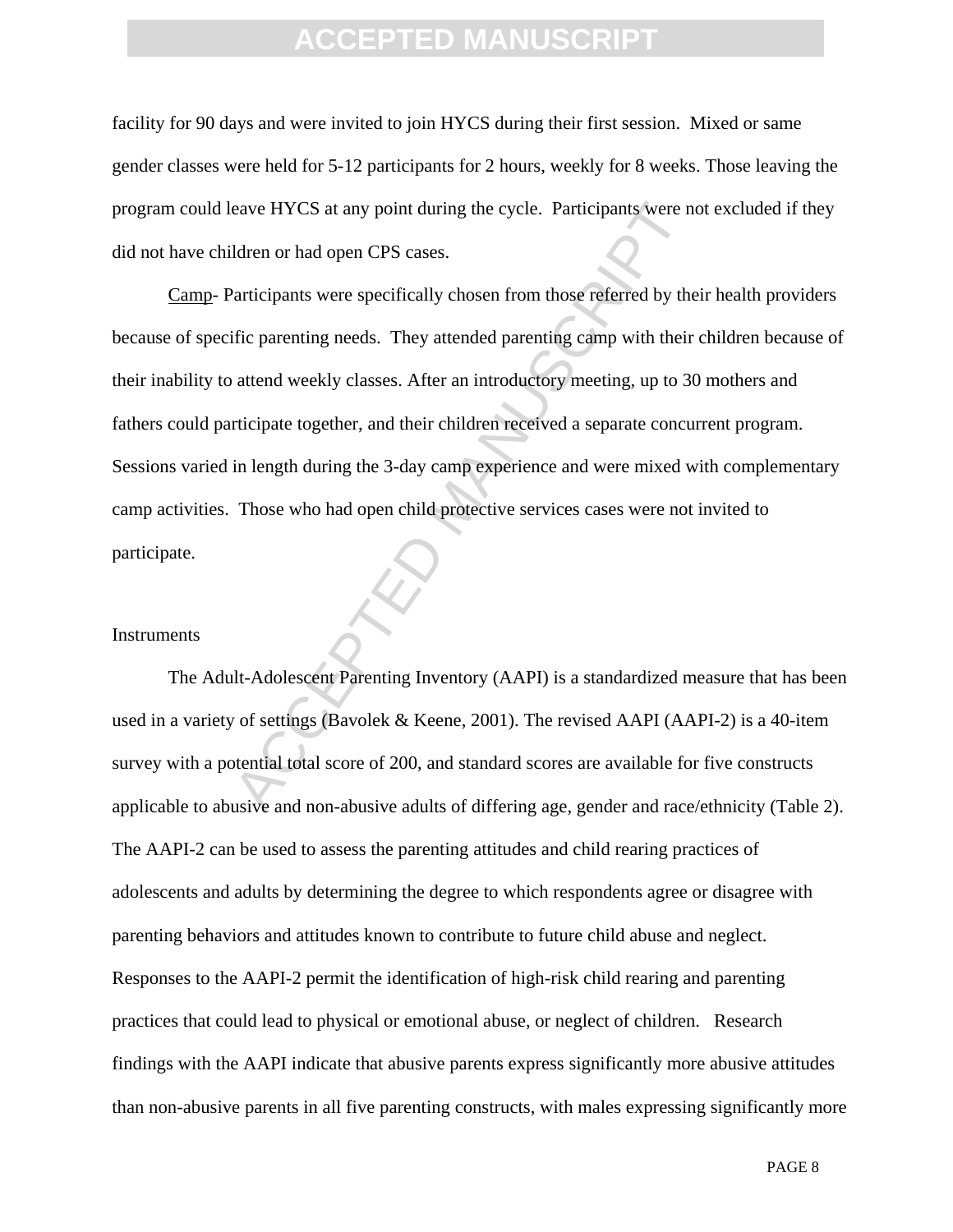abusive attitudes than females constructs regardless of their age or background. Also, abused adolescents express significantly more abusive attitudes in all five constructs than do non-abused adolescents (Bavolek, Comstock & McLaughlin, 1996). Information from the AAPI-2 can be used to provide pretest or posttest data to measure treatment effectiveness, assess the parenting and child rearing attitudes of parents and adolescents prior to parenthood and design specific parenting education programs.

#### INSERT TABLE 2

volek, Comstock & McLaughlin, 1996). Information from the<br>pretest or posttest data to measure treatment effectiveness, asset<br>attitudes of parents and adolescents prior to parenthood and d<br>tion programs.<br>TABLE 2<br>PI-2 uses a The AAPI-2 uses a five-point Likert scale for each item ranging from Strongly Agree, Agree, Uncertain, Disagree, to Strongly Disagree. The inventory items are written at the fifth grade reading level and can be administered orally to non-readers. Alternate test forms are provided for pre- and post-intervention testing to reduce any practice effect in completing the both inventories in a short time period. Scoring is completed by hand or with proprietary software. A respondent's attitudes in each of the five sub-scales and total score can be compared with the parenting and child rearing attitudes of a reference group of parents and adolescents adjusting for race, gender, age and maltreatment status.

The Child Abuse Potential Inventory (CAPI) is a 160-item measure of child maltreatment risk in adult caregivers. The CAPI incorporates a physical abuse scale with six subscales and three validity scales and can be used to assess physical abuse risk and treatment outcome (Milner, 1986). Using scores of 215 and above to classify respondents as 'at risk', it has high sensitivity and specificity, with correct classification rates of 80-90% for physically abusive parents (Milner, 1994).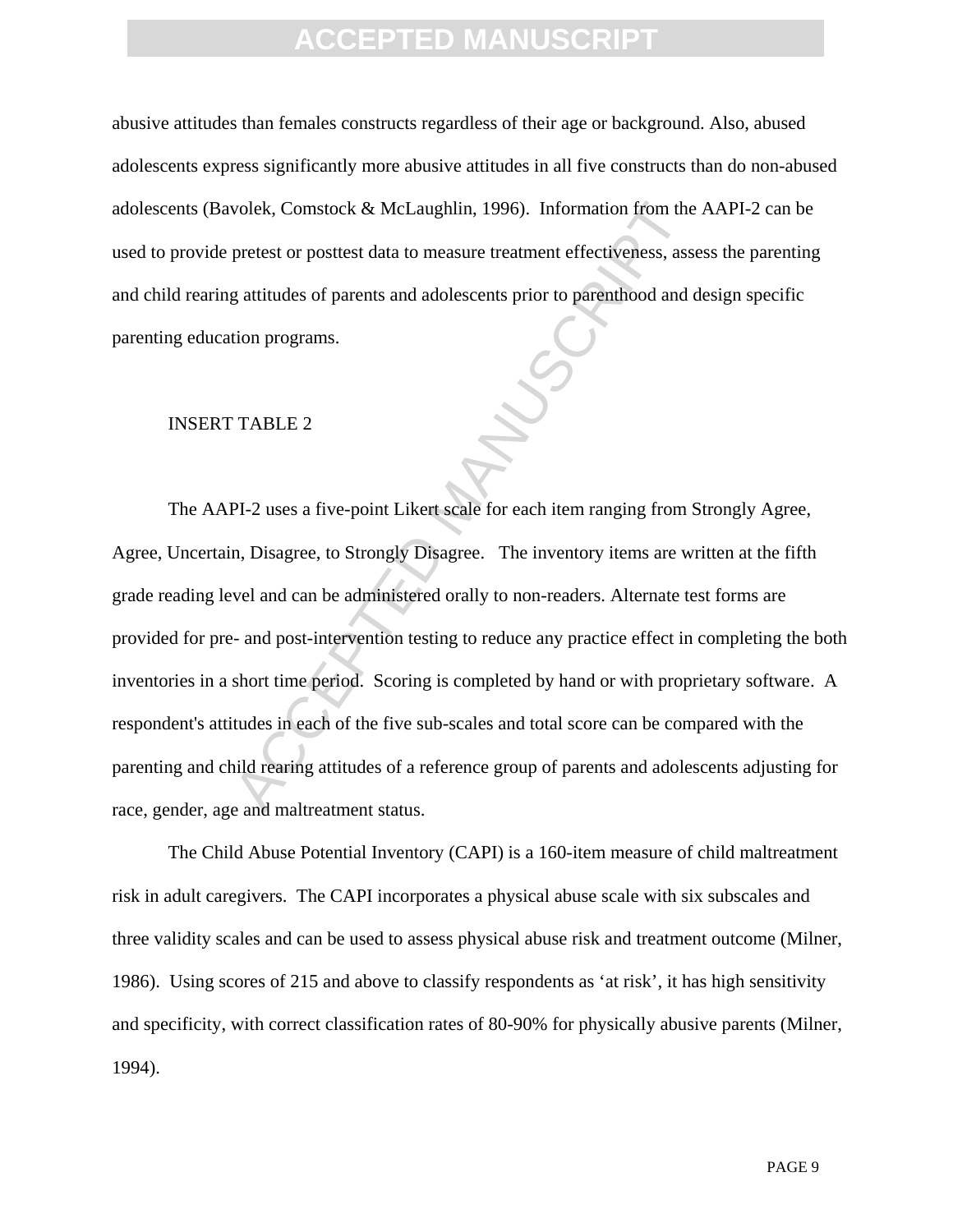#### Data Collection and Analysis

ender, age, and race/ethnicity. Attendance at classes was recorded the program, a post-AAPI-2 was completed in addition to an op in which participants could comment about the program, proving added consent to be contacted, After consent was obtained, participants completed the AAPI-2 and CAPI and recorded the date, their gender, age, and race/ethnicity. Attendance at classes was recorded by staff. At the completion of the program, a post-AAPI-2 was completed in addition to an open-ended evaluation form in which participants could comment about the program, providers and setting. For those providing added consent to be contacted, information was recorded to allow for written or telephone contact and administering a follow-up AAPI-2. Participant comments were collated and grouped for aggregate analysis and reporting. Group and subgroup means and standard deviations were calculated for AAPI-2 pre and post intervention total and construct subscales. Changes in scores were compared both within and among intervention groups and were stratified by age, gender and race while controlling for elevated CAPI child abuse score (215 and greater) and the number of classes attended. Student t-tests and ANOVA were used as appropriate. Paired t-tests were used for comparison of AAPI-2 pre- and post-test scores. Multivariate models of the change in AAPI-2 total score used linear regression, with year, age, gender, race and group entered as independent variables. Analyses were limited to those completing HYCS for the first time, and alpha was set at 0.05.

#### RESULTS

Of the 836 participants in Helping Your Child Succeed during 2000-2005, there were 781 parents enrolled for the first time. Of these, 484 (62%) participated while incarcerated, either in the substance abuse (446) or batterers (38) programs (Table 3). One fourth were from the community (184), with the remainder coming from the residential drug treatment facility (rehab, 74) and camp (39). Just over half (54.8%) were men, and some programs had larger proportions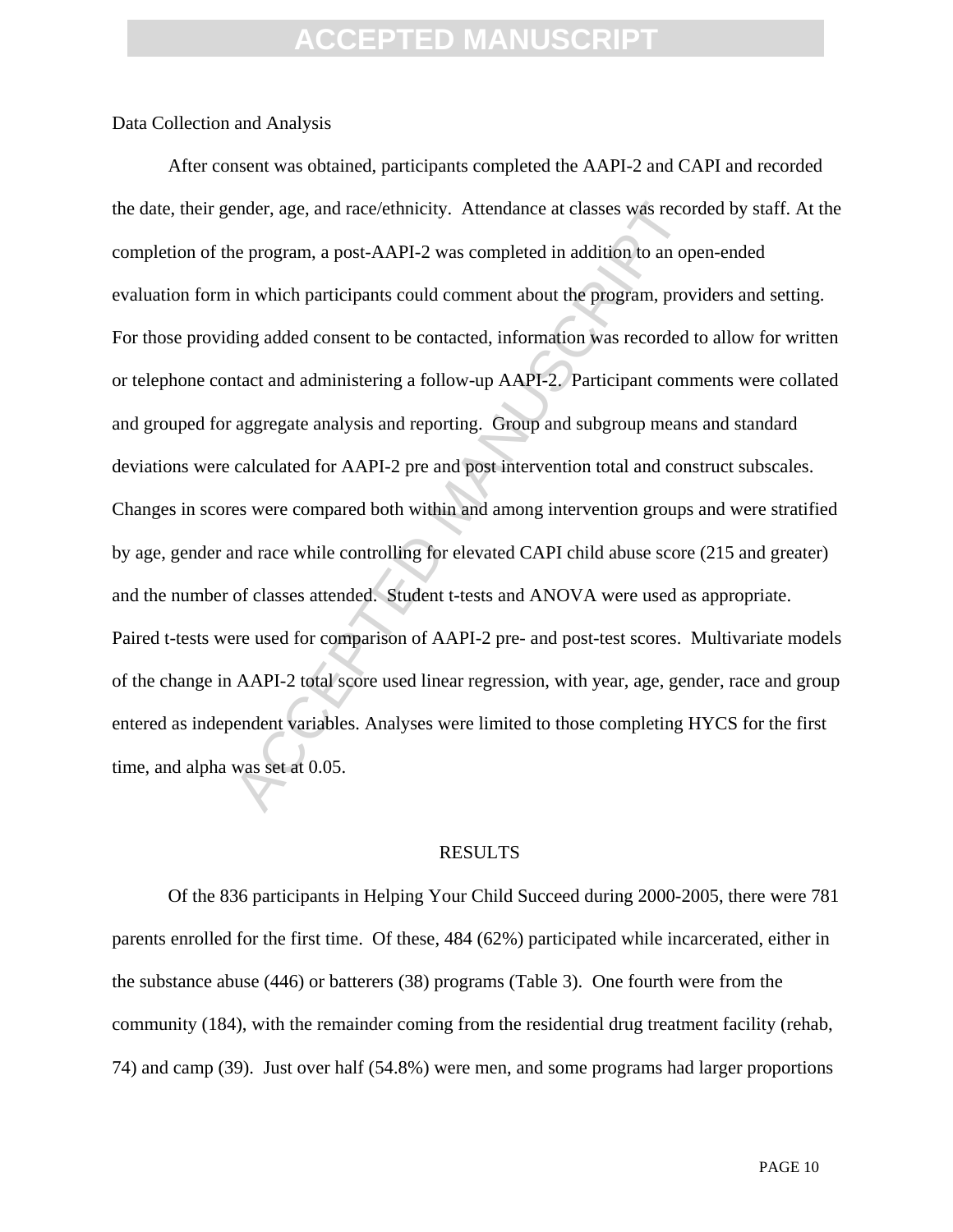of male participants (jail, batterers) as compared to others (community, camp and rehab). All participants completed at least one AAPI-2, and a large proportion completed both the pretest and post-test (639). The CAPI was introduced in the project in 2004 and was completed by 217 participants.

#### INSERT TABLE 3

The CAPI was introduced in the project in 2004 and was comments<br>
TABLE 3<br>
Ints averaged 33.2 years of age, ranging from 31.2 for camp to<br>
there no significant differences in mean age by group or by gend<br>
orted minority rac Participants averaged 33.2 years of age, ranging from 31.2 for camp to 33.6 for the jail program, but were no significant differences in mean age by group or by gender. Overall, 40% of participants reported minority race, with highest proportions of minority participants in the rehab and camp groups. Participants attended 5-6 classes on average, with fewer classes attended by the rehab and camp groups. Certain groups were predominantly male or female, and jail participants had higher CAPI scores. Total pre-test AAPI-2 scores averaged 143.5 on the 773 pretests completed and 156.6 on 639 post-tests, indicating a 13.1 point increase which was statistically significant (Table 4). Males had statistically higher gains in AAPI-2 scores, but lower pretest and post-test scores than did females. While the community group had the highest pre-test score (146.5), there were no significant differences across participant groups in pre-test score. The community group had the highest post-test scores (160.9), but the batterers group had the greatest improvement in score (16.5). The score changes in the jail, batterer and community groups were statistically similar but distinct from the rehab and camp groups, with the camp group statistically the lowest. The follow-up AAPI-2 tests administered to the camp group were higher than their initial post-test scores (154.0 v. 148.9, P< 0.05), suggesting that knowledge gains persisted for 3-6 months.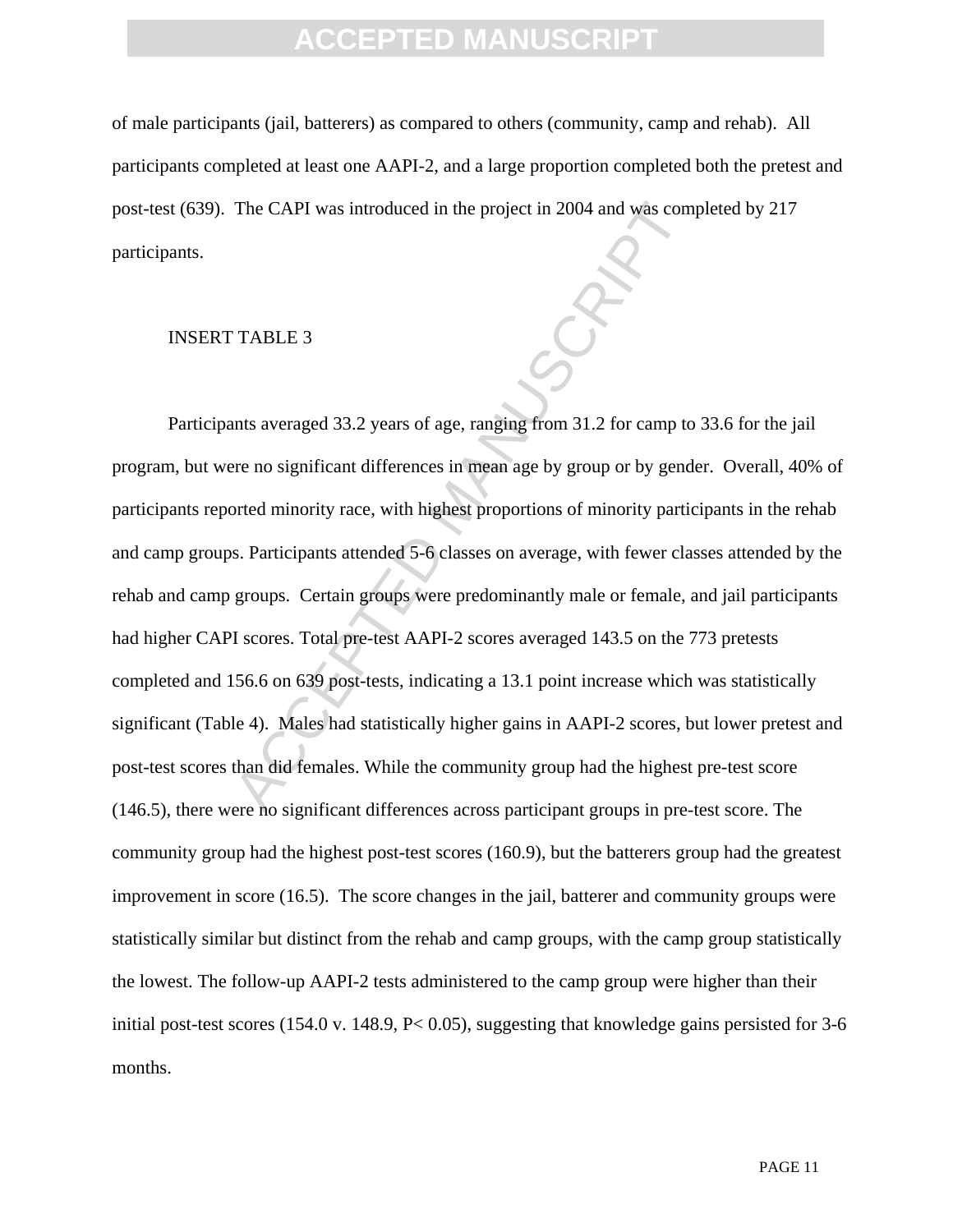#### INSERT TABLE 4

ent scales scores of the AAPI-2 varied across intervention grot<br>
agains in two or more scales (Table 5). Highest gains were not<br>
mishment scales, with less gains roles and independence. The<br>
expectations, empathy and corp Component scales scores of the AAPI-2 varied across intervention groups, and all groups made significant gains in two or more scales (Table 5). Highest gains were noted in the empathy and corporal punishment scales, with less gains roles and independence. The community group gained most in expectations, empathy and corporal punishment scales. Females had higher preand post-test scores in the roles scale, but both genders made significant gains in expectations, empathy and corporal punishment. Males had greater gains than females, particularly in the corporal punishment scale. Little or no change was noted in the power/independence scale. Linear regression models of the change in AAPI-2 scores noted that male gender (beta=4.72, sd=2.23), CAPI scores (0.02/point, sd=0.01) and number of classes attended (2.04/class, sd=0.48) contributed most to the model (model df=5, adjusted  $R^2 = 0.181$ , P< 0.001). While age, gender, number of classes and CAPI score contributed to scale scores, race and program type did not.

INSERT TABLE 5

#### **DISCUSSION**

These results suggest that a formal parent education program can result in measurable improvements in parenting knowledge in populations with increased risk of maltreating children, such as inmates and those in residential substance abuse treatment. All participants improved their knowledge and attitudes regarding parenting. Males had less accurate parenting information than females both before and after the intervention, but they had greater gains. There were no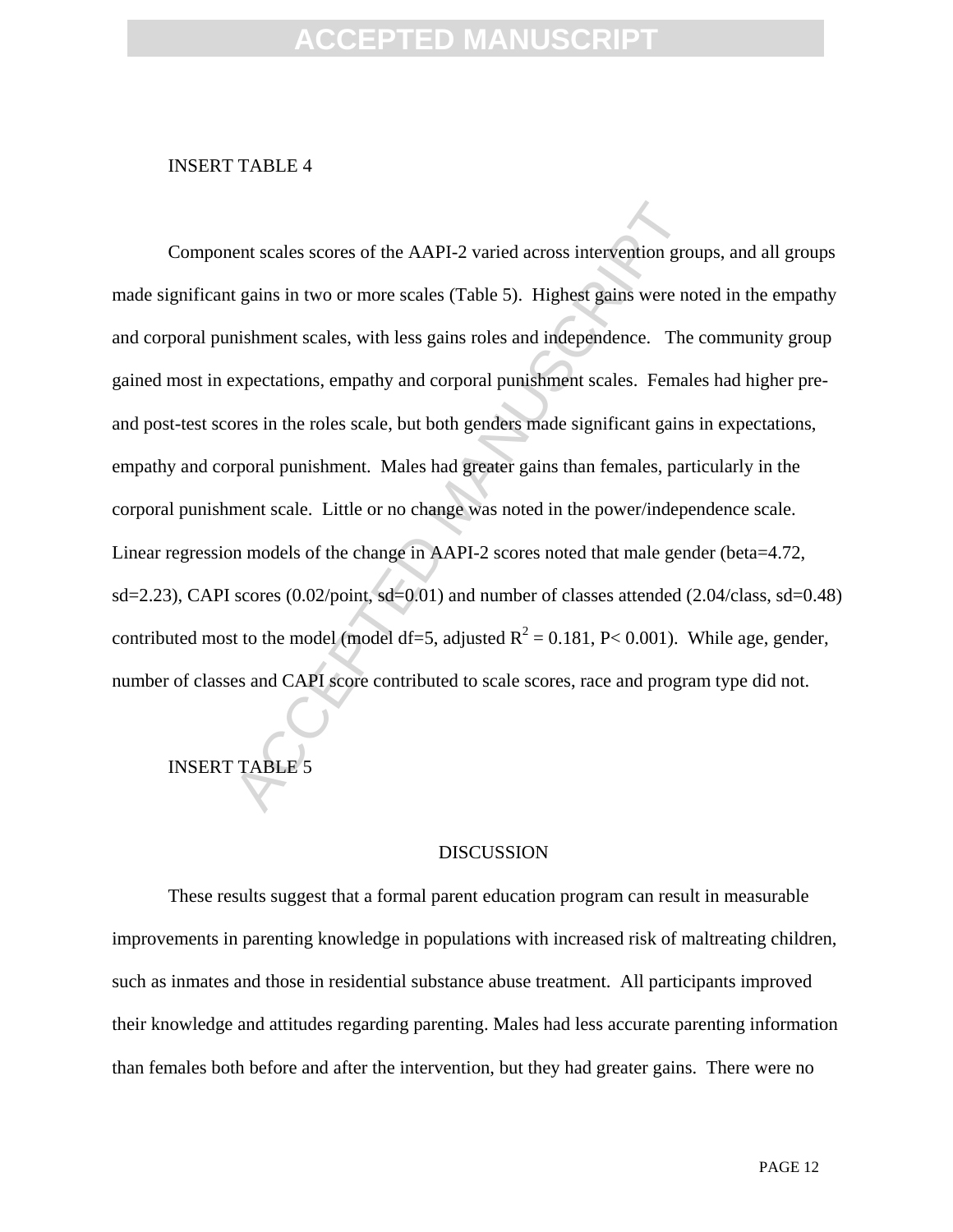important effects of age, race or intervention location, and all participants demonstrated gains in their knowledge of appropriate expectations, use of empathy, appropriate use of corporal punishment, and acceptance of appropriate child roles.

I acceptance of appropriate child roles.<br>
arenting programs designed for all parents have been recomme<br>
uture maltreatment are often the hardest to reach and have high<br>
The Family Nurturing Program has been successfully us While parenting programs designed for all parents have been recommended, those at the highest risk of future maltreatment are often the hardest to reach and have high rates of attrition (CDC, 2004). The Family Nurturing Program has been successfully used in several populations with positive results, and it is re-assuring to see that similar results are achieved simultaneously in our community among several at-risk populations. Our results compare favorably with others using this program in other populations. Fifteen-thirty point increases in each of the four subscales have been noted in a group of over 600 Iowa families known to the family courts who received 15 sessions (Cowen, 2001). Less dramatic results (2-5 points) were noted in a lower-risk group of parents enrolled in Head Start, and a wide range of results have been obtained in other settings (Bavolek & Dellinger-Bavolek, 1990).

What is the clinical importance of the gains in knowledge attained by our participants? To what degree does the change in AAPI-2 scores reflect less future risk of child maltreatment? Our groups had improvements of 6-16 points in total score, and those with higher child abuse risk had greater gains. In Iowa, abusive parents consistently had significantly lower scores in each scale (Cowen, 2001). In another population of physically maltreating families, 42% of the families completing the program could be discontinued from CPS active caseloads, and post-tests revealed that the parents had retained empathic attitudes toward their children a year later (Bavolek, Comstock & McLaughlin, 1996). When measured in a population of low income mothers, less gains were noted in higher risk, depressed, non-White mothers with less self-esteem (Lutenbacher, 2001). While the CAPI abuse scale scores have predictive validity for future abuse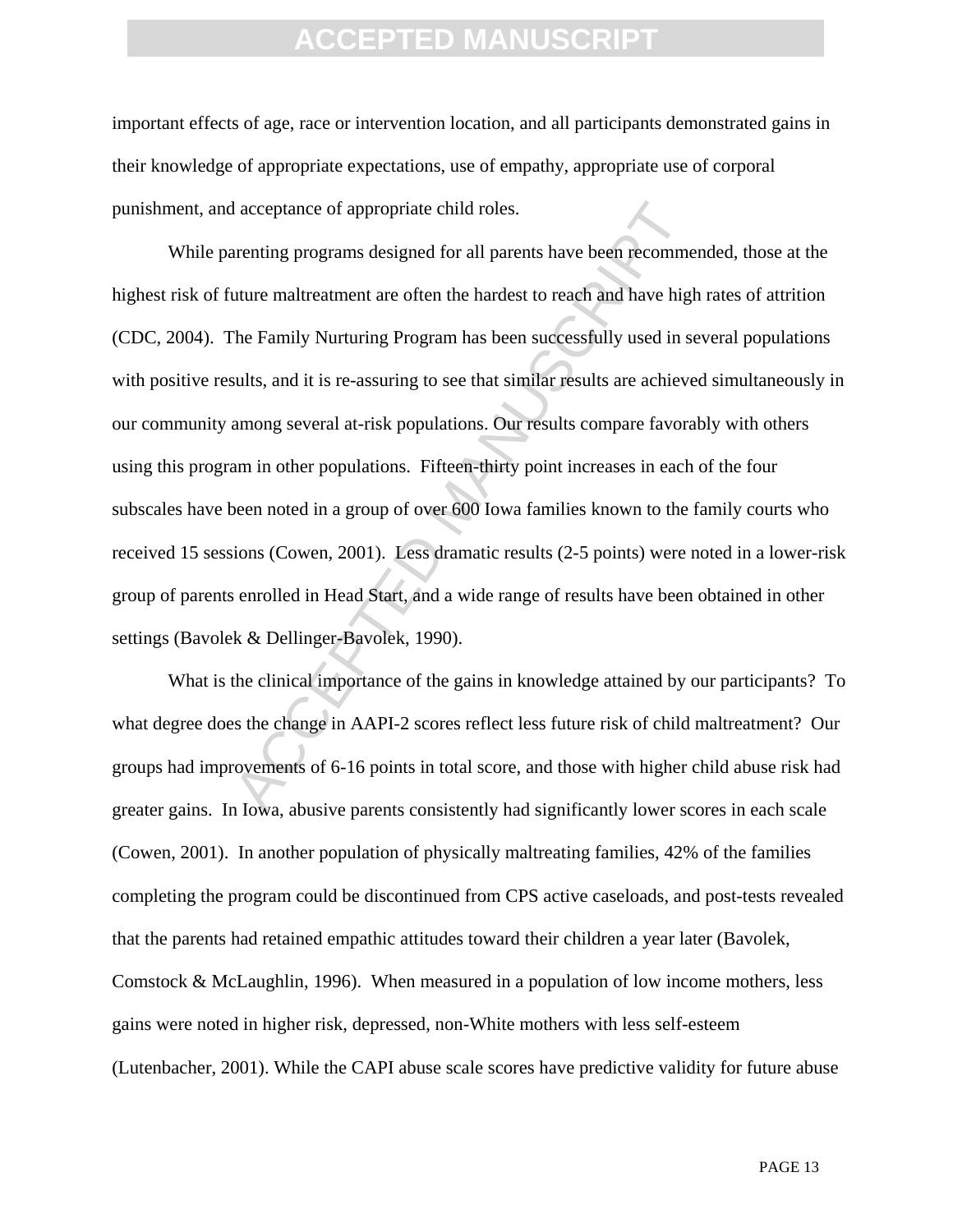risk, we did not measure post-intervention CAPI scores because improvements in the score after an intervention have failed to correspond to changes in likelihood of future abuse (Chaffin & Valle, 2003). Thus, while we do not know whether specific AAPI-2 score changes are associated with less child maltreatment, there do appear to be improvements in those qualities associated with less abusive parenting (Bavolek, Comstock & McLaughlin, 1996).

nus, while we do not know whether specific AAPI-2 score channot<br>and treatment, there do appear to be improvements in those qua<br>e parenting (Bavolek, Comstock & McLaughlin, 1996).<br>e several possible limitations in our study There are several possible limitations in our study that limit its applicability to other populations. Our jail population consisted of inmates in a substance abuse treatment program who were highly motivated to successfully complete the entire program. One wonders how less motivated inmates would fare. Our inclusion criteria may have therefore biased the results by selecting participants who would benefit more because some of those with open CPS cases and routine inmate populations were excluded. We also modified the Family Nurturing Program in length and frequency for different settings and did not measure the CAPI until 2004, limiting our analyses. With these limitations in mind, we recommend that further research is needed to evaluate the effects of parenting educations in groups such as inmates and residential substance abuse treatment to determine whether decreased rates of child maltreatment can be linked to the intervention and certain knowledge gains, such as in empathy and the appropriate use of corporal punishment. The relationship among level of child abuse risk, program duration and child wellbeing needs to be better understood before parenting programs such as HYCS are universally implemented.

#### CONCLUSIONS

We measured the effects of a family nurturing program offered inmates, those in residential substance abuse treatment and others found that all participants improved their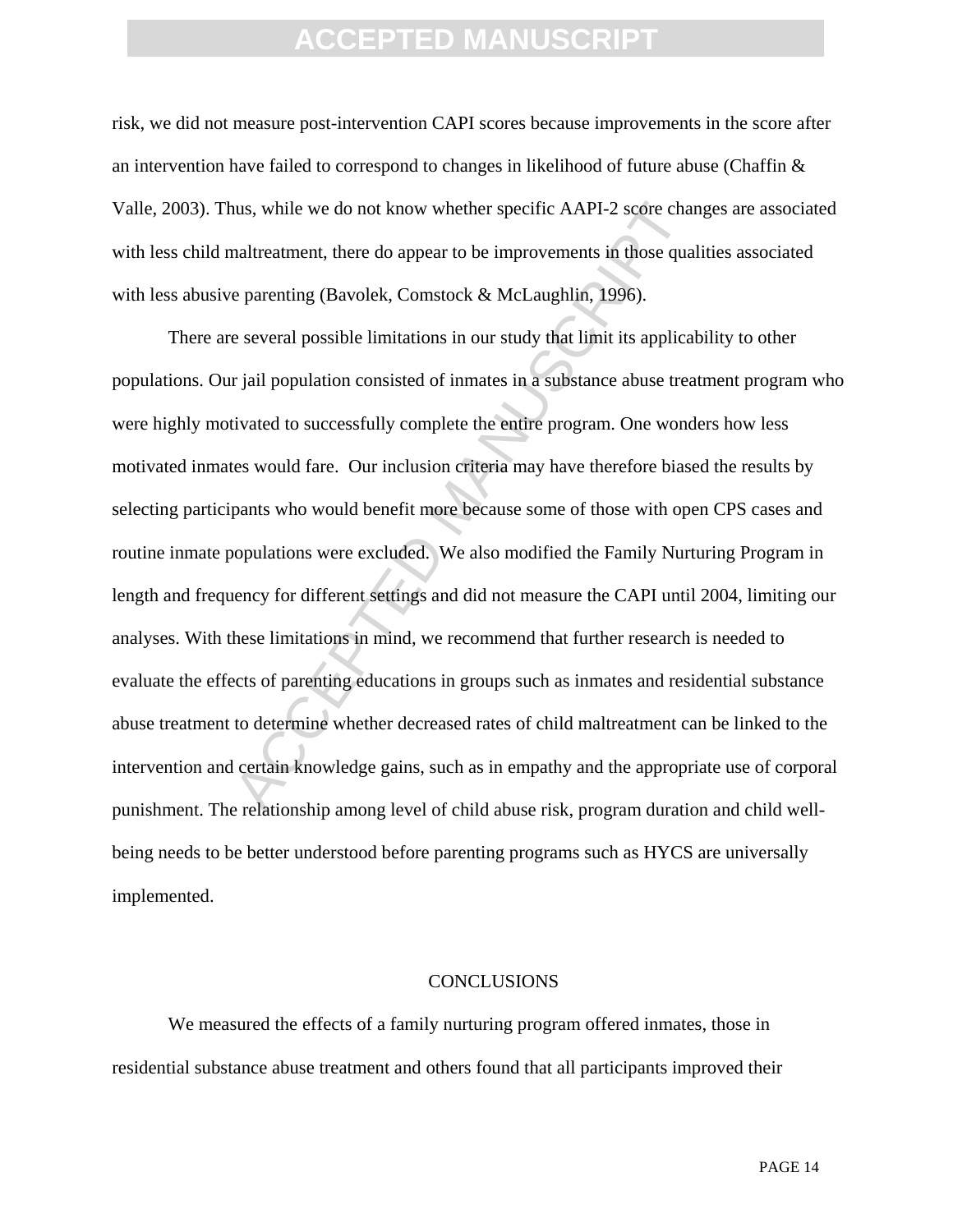ropriate expectations, use of empathy and corporal punishment<br>
eir acceptance of appropriate child roles and independence. A<br>
athy and parental expectations can improve parenting skills in<br>
Itreating their children, but fu knowledge and attitudes regarding parenting. Inmate populations did not differ from other groups, but differences were noted in participant gender. All participants had gains in their adoption of appropriate expectations, use of empathy and corporal punishment, but fewer gains were noted in their acceptance of appropriate child roles and independence. A parenting program addressing empathy and parental expectations can improve parenting skills in populations with high risk for maltreating their children, but further study is needed to assess any association with these improvements and decreased future child maltreatment before universal implementation can be recommended.

### **ACKNOWLEDGEMENTS:**

This paper was presented, in part, at the 15<sup>th</sup> Conference on Child Abuse and Neglect in Boston, MA, on April 18, 2005. The authors wish to thank Mr. Robert Steele from the Kent County Correctional Facility and Mr. Joseph Champion from Project Rehab in Grand Rapids, MI. Financial support was provided for programming by the DeVos Children's Hospital Foundation and the Healthier Communities Department at Spectrum Health.

#### **REFERENCES**

American Academy of Pediatrics (AAP) Committee on Psychosocial Aspects of Child and Family Health. (1998). Guidance for effective discipline. Pediatrics, 101, 723-728.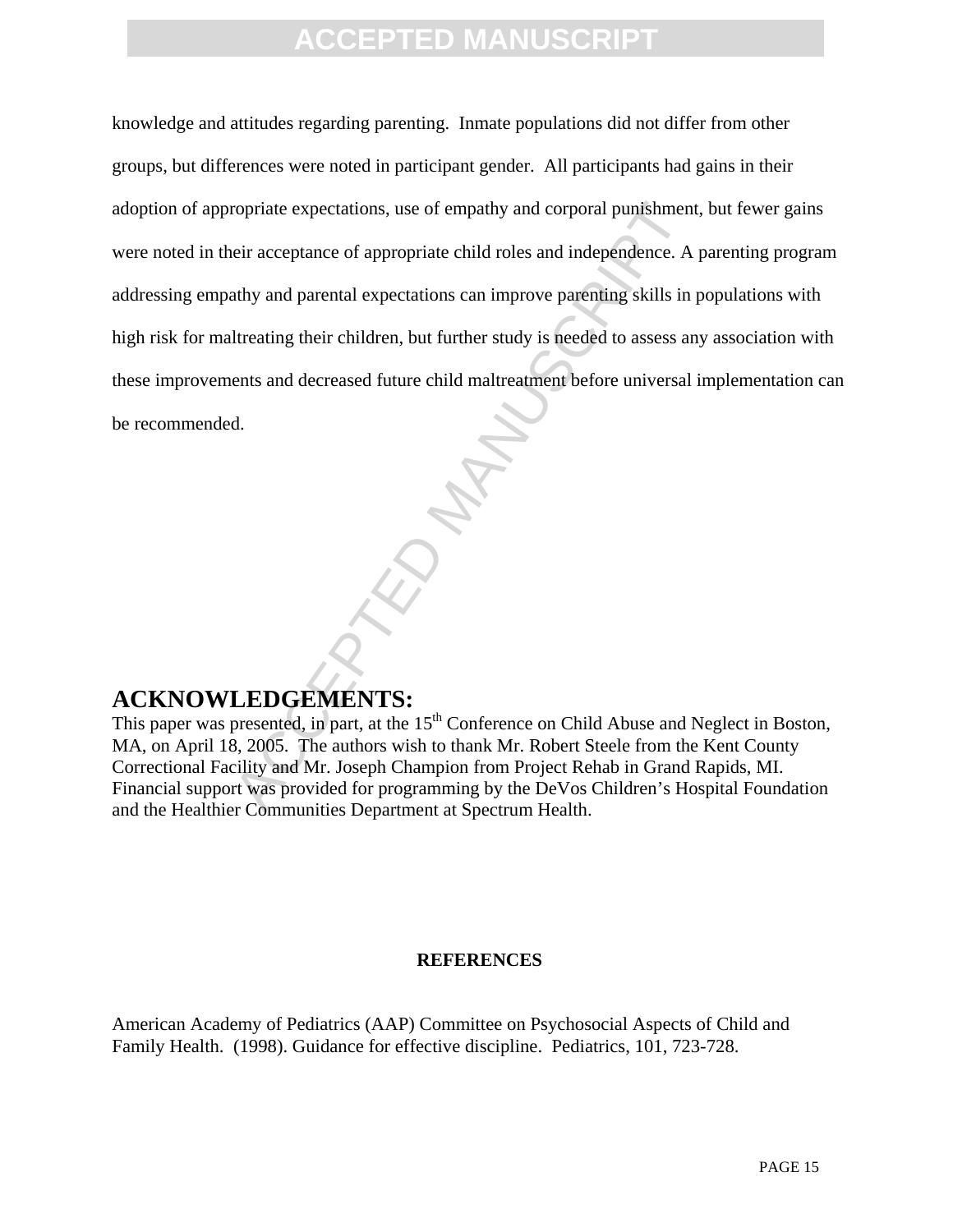American Academy of Pediatrics (AAP) Task Force on Violence Prevention. (1999). The role of the pediatrician in youth violence prevention in clinical practice and at the community level. Pediatrics, 101, 173-181.

Ateah, C.A., Durrant, J.E. (2005). Maternal use of physical punishment in response to child misbehavior: Implications for child abuse prevention. Child Abuse & Neglect, 29(2), 169-185.

Banks, J.B. (2002). Childhood Discipline: Challenges for clinicians and parents. American Family Physician, 66(8), 1447-1452.

Bauman, L.J., Friedman SB. (1998). Corporal Punishment. Pediatric Clinics of North America, 45, 403-414.

Bavolek, S.J. (1999). Nurturing Parenting: Teaching Empathy, Self-Worth and Discipline to School-age Children  $(4<sup>th</sup>$  ed.). Park City UT: Family Development Resources, Inc.

Irrant, J.E. (2005). Maternal use of physical punishment in resp<br>plications for child abuse prevention. Child Abuse & Neglect,<br>22). Childhood Discipline: Challenges for clinicians and parent<br>n, 66(8), 1447-1452.<br>riedman SB Bavolek, S.J., Comstock, C.M., & McLaughlin, J.A. (1996). The nurturing program: A validated approach for reducing dysfunctional family interactions. In Bavolek, S.J. (Ed.). *Research and Validation Report of the Nurturing Programs*. Eau Claire, WI: Family Development Resources, 11-21.

Bavolek, S.J. & Dellinger-Bavolek, J. (1990). Increasing the nurturing parenting skills of families in Head Start. In Bavolek, S.J. (Ed.). *Research and Validation Report of the Nurturing Programs*. Eau Claire, WI: Family Development Resources, 22-29.

Bavolek, S.J., Keene, R.G. (2001). Adult-Adolescent Parenting Inventory AAPI-2: Administration and Development Handbook. Park City UT: Family Development Resources, Inc.

Beatty, C. (1997). Parents in Prison: Children in Crisis. Washington, DC: Child Welfare League of America Press.

Butz, A.M., Pulsifier, M., Marano, N., Belcher, H., Lears, M.K., Royall, R. (2001). Effectiveness of a home intervention Perceived child behavior problems and parent stress in children with in utero drug exposure. Archives of Pediatric Adolescent Medicine, 155, 1029-1037.

Centers for Disease Control and Prevention (CDC), National Center for Injury Prevention and Control. (2004). *Using Evidence-Based Parenting Programs to Advance CDC Efforts in Child Maltreatment Prevention Research Activities*. Atlanta, GA: CDC.

Chaffin, M., Silovsky, J.F., Funderburk, B., Valle, L.A., Brestan, E.V., Balachov, T., Jackson, S., Lensgraf, J., Bonner, B.L. (2004). Parent-child interaction therapy with physically abusive parents: Efficacy for reducing future abuse reports. Journal of Consulting Clinical Psychology, 72(3), 500-510.

Chaffin, M., Valle L.A. (2003). Dynamic prediction characteristics of the Child Abuse Potential Inventory. Child Abuse and Neglect, 27(5), 463-481.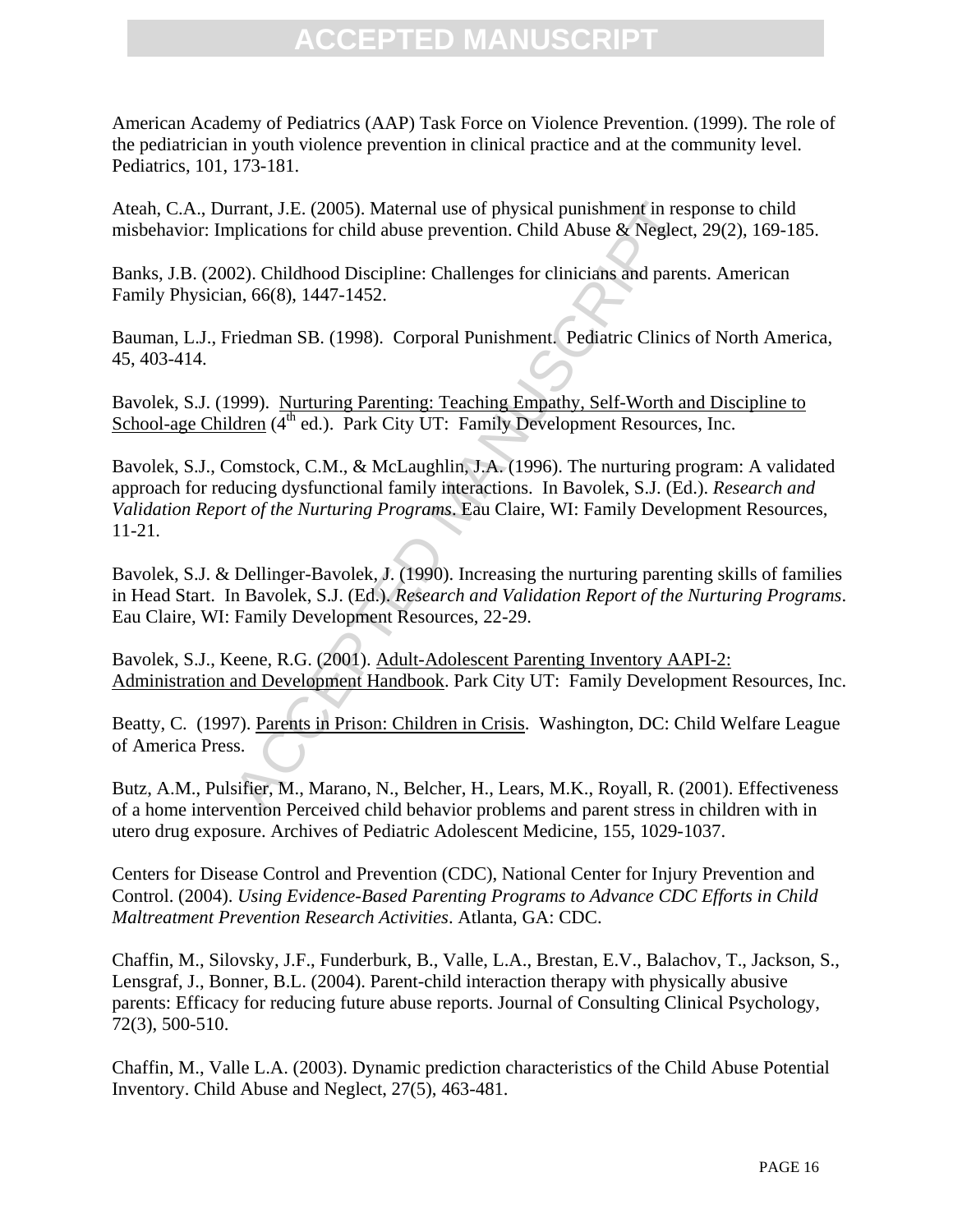Cowen, P.S. (2001). Effectiveness of a parent education intervention for at risk families. Journal of the Society of Pediatric Nurses, 6, 73-77.

Coyer, S.M. (2003). Women in recovery discuss parenting while addicted to cocaine. American Journal of Maternal Child Nursing, 28(1), 45-49.

03). Women in recovery discuss parenting while addicted to cond Child Nursing, 28(1), 45-49.<br>
eenwell, L. Substance abuse treatment for women: Changes in<br>
treatment and types of services provided, 1987-1998. Journal<br>
Rese Grella, C.E., Greenwell, L. Substance abuse treatment for women: Changes in the settings where women received treatment and types of services provided, 1987-1998. Journal of Behavioral Health Services Research, 31(4), 367-383.

Hawkins, J.D., Hererenkohl, T.I., Farrington, D.P., et al. (2000). Predictors of youth violence. Juvenile Justice Bulletin (OJJDP-NCJ 179065).

Johnson, C.F. (2002). Child Maltreatment 2002: Recognition, reporting and risk. Pediatrics International, 44(5), 554-560.

Littell, J.H., Girvin, H. (2005). Caregivers' readiness for change: Predictive validity in a child welfare sample. Child Abuse & Neglect, 29(1), 59-80.

Lutenbacher, M. (2001). Psychometric assessment of the adult-adolescent parenting inventory in a sample of low-income single mothers. Journal of Nursing Measurement, 9, 291-308.

McCormish, J.F., Greenberg, R., Kent-Bryant, J., Chruscial, H.L., Ager, J., Hind, F., Ransom, S.B. (1999). Evaluation of a grief group for women in residential substance abuse treatment. Substance Abuse, 20(1), 45-58.

Milner, J.S. (1986). The Child Abuse Potential Inventory: Manual (2<sup>nd</sup> ed.). Webster, NC: Psytec.

Milner, J.S. (1994). Assessing Physical child abuse risk: The Child Abuse Potential Inventory. Clinical Psychology Review, 14, 547-583.

Olds, D.L., Sadler, L., Kitzman, H. (2007). Programs for parents of infants and toddlers: Recent evidence from randomized trials. Journal of Child and Adolescent Psycology and Psychiatry, 48, 355-391.

Seymour, C.B., (1998). Children with parents in prison: child welfare policy, program, and practice issues. Child Welfare, 77, 469-93.

Socolar, R.R.S., Winsor, J., Hunter, W.M., Catellier, D., Kotch, J.B.. (1999). Maternal disciplinary practices in an at-risk population. Archives of Pediatric and Adolescent Medicine, 153, 927-934.

Straus, M.A., Sugarman, D.B., Giles-Sims, J. (1997). Spanking by parents and subsequent antisocial behavior of children. Archives of Pediatric and Adolescent Medicine, 151, 761-767.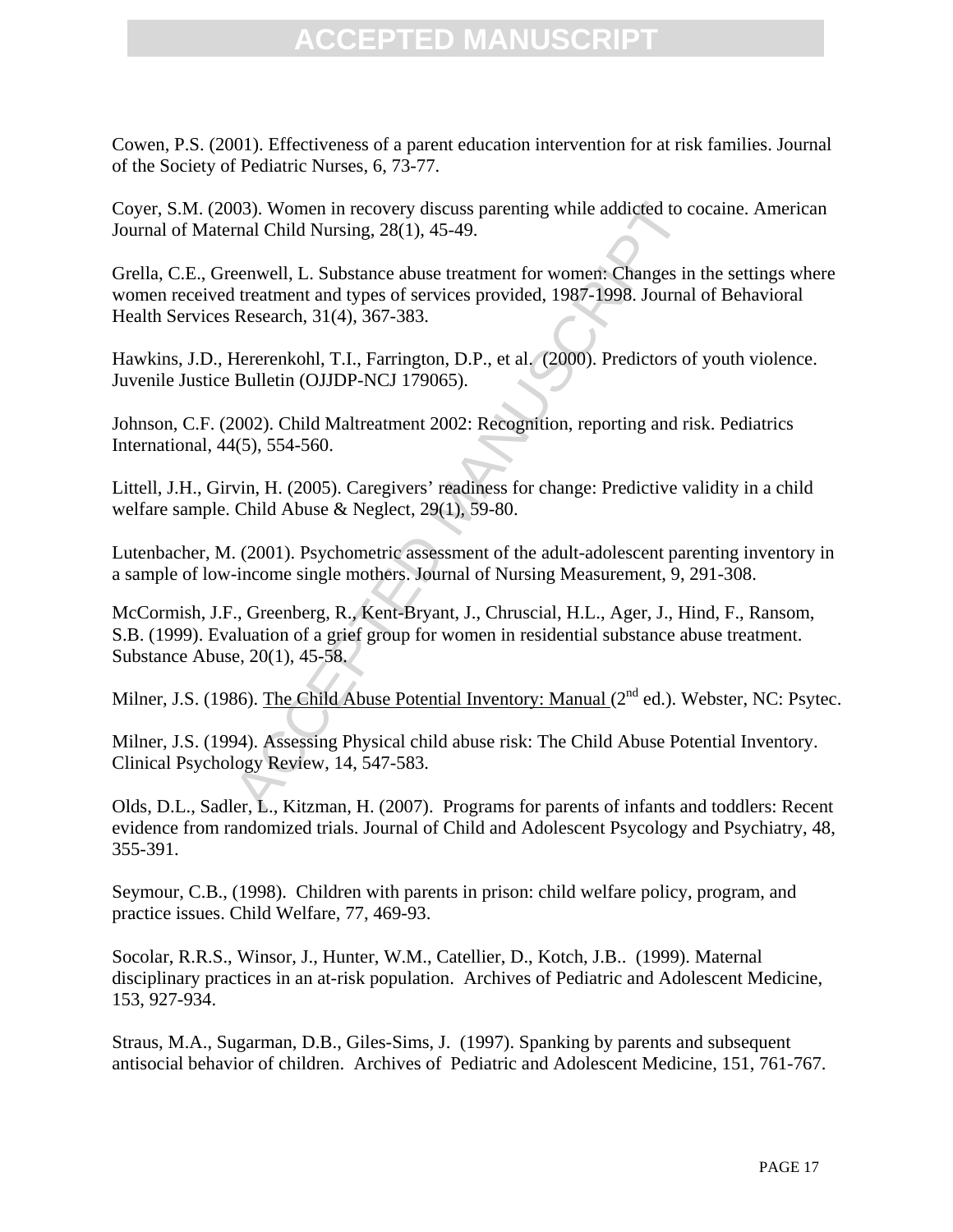Velez, M.L., Jansson, L.M., Montoya, I.D., Schweitzer, W., Golden, A., Svikis, D. (2004). Parenting knowledge among substance abusing women in treatment. Journal of Substance Abuse Treatment, 27(3), 215-222.

Whipple, E.E., Richey, C.A. (1997). Crossing the line from physical discipline to child abuse: How much is too much? Child Abuse & Neglect, 21, 431-444.

ACCEPTED MANUS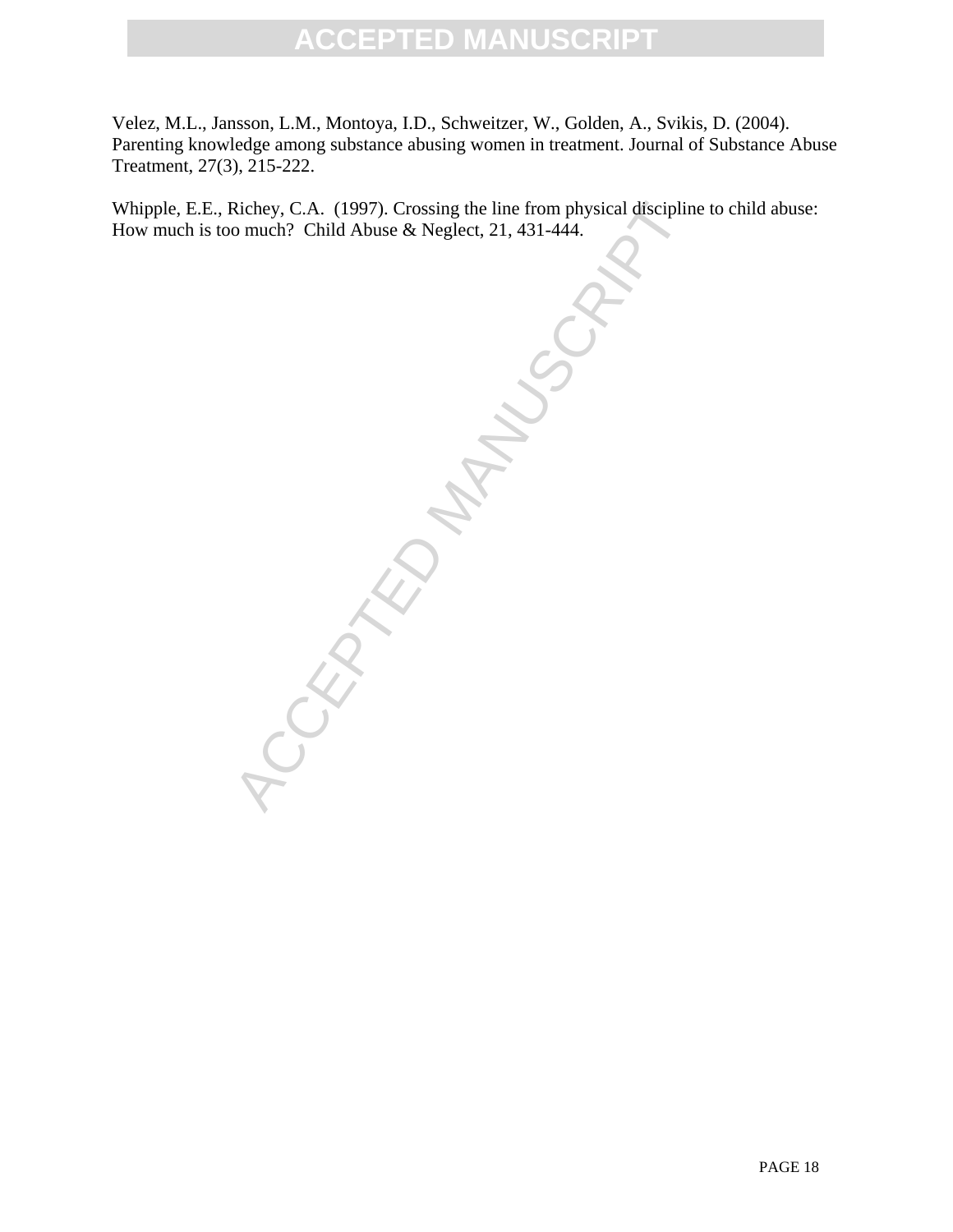Table 1.

Class Topics\*

- 1 Positive Attention/Praise
- 2 Realistic and Developmentally Appropriate Expectations
- 3 Family Rules/Limit Setting
- 4 Personal Power/Negative Control
- 5 Managing Anger
- 6 Corporal Punishment and Alternatives
- 7 Choices: Natural and Logical Consequences
- 8 Listening, Communication and Confrontation
- 9 Communication and Confrontation
- 10 Assessment/Seal the Learning

ntion/Praise<br>
I Developmentally Appropriate Expectations<br>
S/Limit Setting<br>
ver/Negative Control<br>
mger<br>
nishment and Alternatives<br>
tural and Logical Consequences<br>
mmunication and Confrontation<br>
ion and Confrontation<br>
(Seal \* Bavolek, S.J. (1999). Nurturing Parenting: Teaching Empathy, Self-Worth and Discipline to School-age Children (4<sup>th</sup> ed.). Park City UT: Family Development Resources, Inc.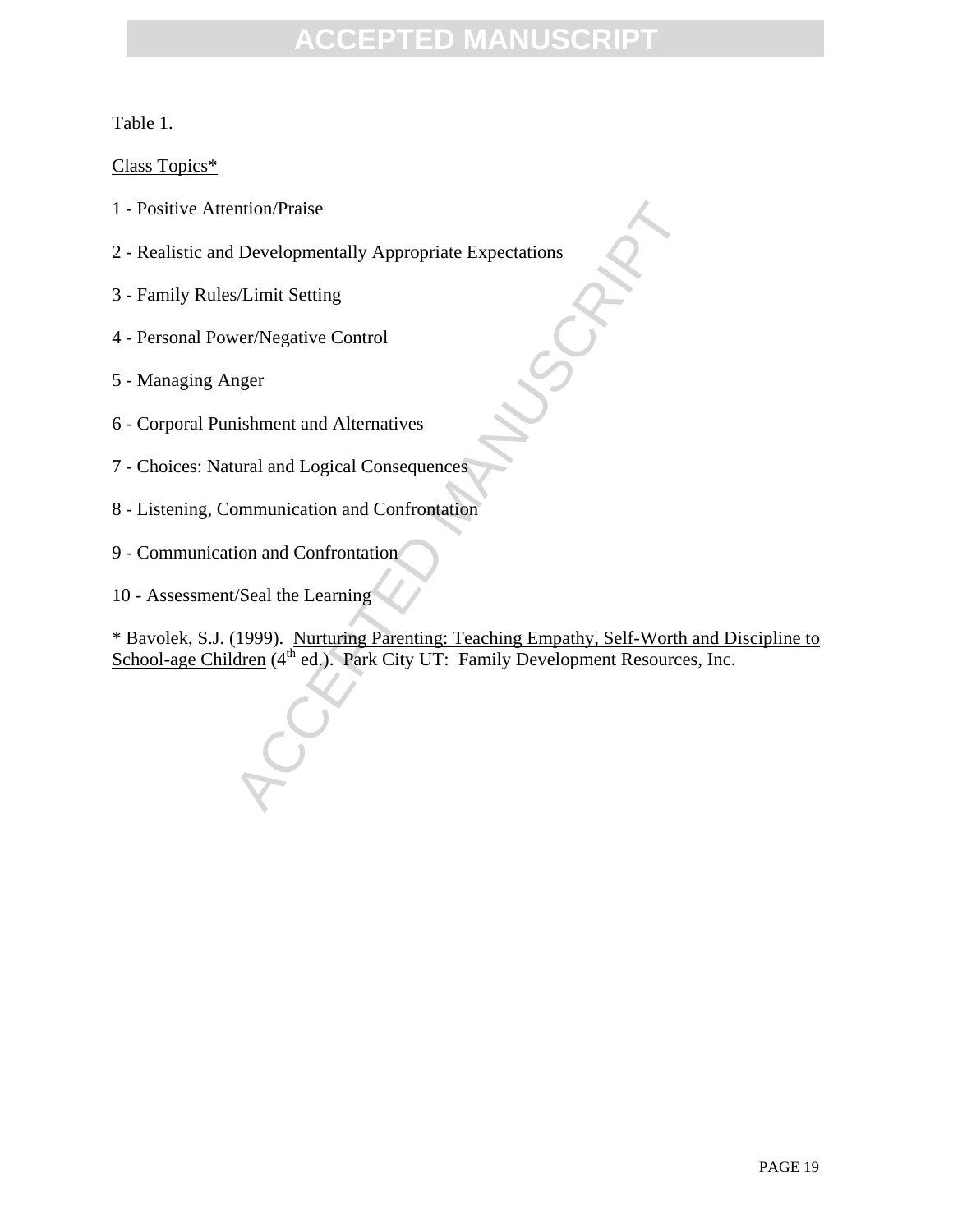Table 2.

#### AAPI sub-scales\*

**Construct A - Inappropriate Parental Expectations**: Expectations exceed developmental capabilities of children. Lacks understanding of normal child growth and development. Selfconcept as a parent is weak and easily threatened. Tends to be demanding and controlling.

**Construct B - Inability to Demonstrate Empathy Towards Children's Needs**: Fears spoiling children. Children's normal developmental needs not understood or valued. Children must act right and be good. Lacks nurturing skills. May be unable to handle parenting stress.

**Construct C - Strong Belief in the Use of Corporal Punishment**: Hitting, spanking, and slapping children is appropriate and required. Lacks knowledge of alternatives to corporal punishment. Lacks ability to use alternatives to corporal punishment. Strong disciplinarian, rigid. Tend to be controlling and authoritarian.

**Inappropriate Parental Expectations**: Expectations exceed d<br>hildren. Lacks understanding of normal child growth and devent is weak and easily threatened. Tends to be demanding and<br>**ability to Demonstrate Empathy Towards C Construct D - Reversing Parent-Child Family Roles**: Tends to use children to meet self-needs. Children perceived as objects for adult gratification. Tends to treat children as confidant, peer. Expects children to make life better by providing love, assurance, and comfort. Tends to exhibit low self-esteem, poor self-awareness, and poor social life.

**Construct E** - **Restricts Power/Independence:** Tends to view children with power as threatening. Expects strict obedience to demands. Devalues negotiation and compromise as a means of solving problems. Tends to view independent thinking as disrespectful.

\*Bavolek, S.J., Keene, R.G. (2001). Adult-Adolescent Parenting Inventory AAPI-2: Administration and Development Handbook. Park City UT: Family Development Resources, Inc.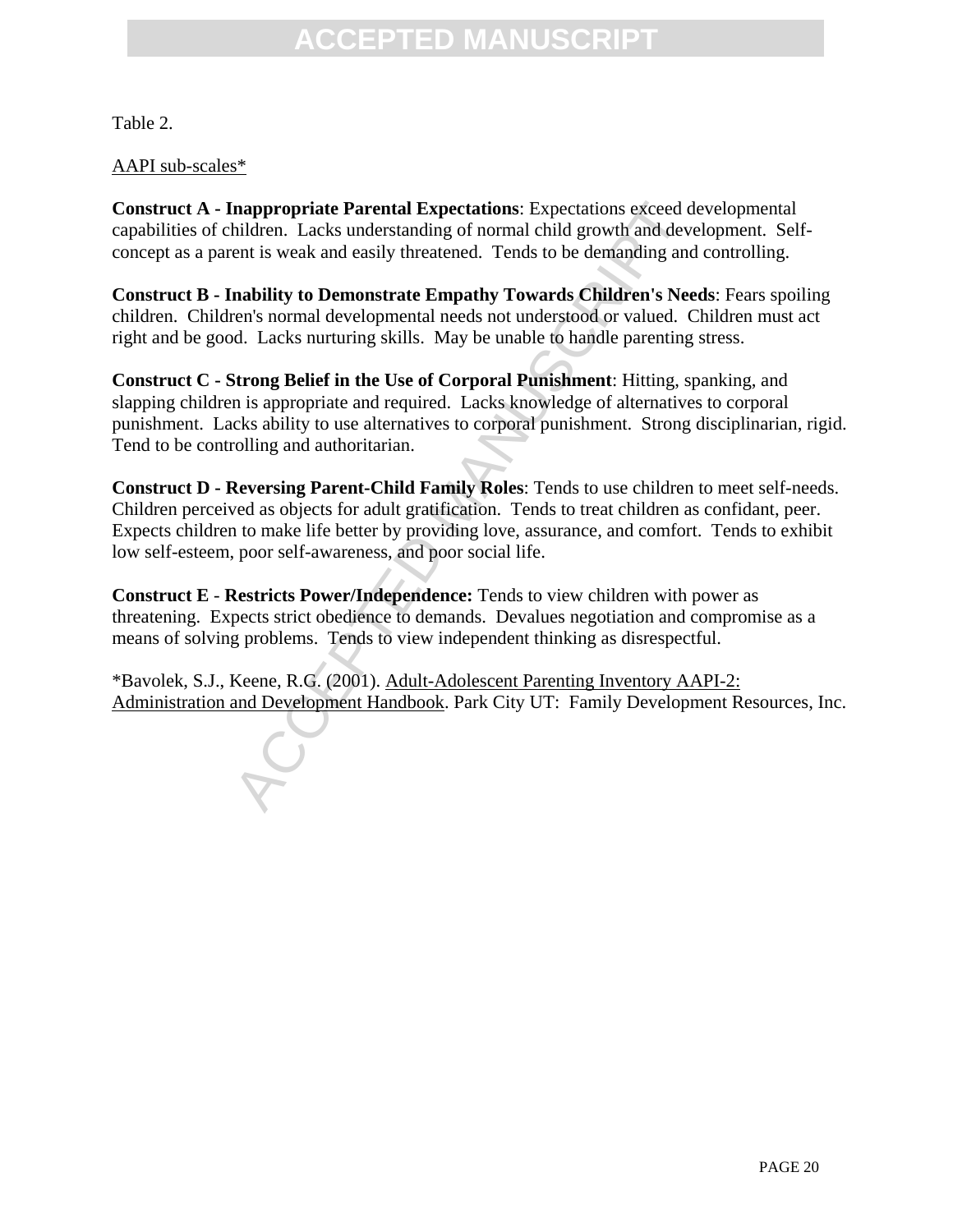### Table 3.

#### Number of Participants by Program Group, Year and Gender

| Group            | 2000   | 2001    | 2002           | 2003   | 2004   | 2005   | <b>Female Male</b> |     | Total  |
|------------------|--------|---------|----------------|--------|--------|--------|--------------------|-----|--------|
| Community        | $23\,$ | $22\,$  | $47\,$         | $28\,$ | 56     | 14     | 137                | 53  | 190    |
| Jail             | $22\,$ | $107\,$ | 92             | 114    | 103    | 55     | 169                | 324 | 493    |
| <b>Batterers</b> |        |         | $40\,$         |        |        |        |                    | 40  | $40\,$ |
| Rehab            |        |         | $\overline{4}$ | 12     | $30\,$ | $28\,$ | 33                 | 41  | 74     |
| Camp             |        |         |                |        | 22     | $17\,$ | 30                 | 9   | 39     |
| Total            | 45     | 129     | 183            | 154    | 211    | 114    | 369                | 467 | 836    |
|                  |        |         |                |        |        |        |                    |     |        |
|                  |        |         |                |        |        |        |                    |     |        |
|                  |        |         |                |        |        |        |                    |     |        |
|                  |        |         |                |        |        |        |                    |     |        |
|                  |        |         |                |        |        |        |                    |     |        |
|                  |        |         |                |        |        |        |                    |     |        |
|                  |        |         |                |        |        |        |                    |     |        |
|                  |        |         |                |        |        |        |                    |     |        |
|                  |        |         |                |        |        |        |                    |     |        |
|                  |        |         |                |        |        |        |                    |     |        |
|                  |        |         |                |        |        |        |                    |     |        |
|                  |        |         |                |        |        |        |                    |     |        |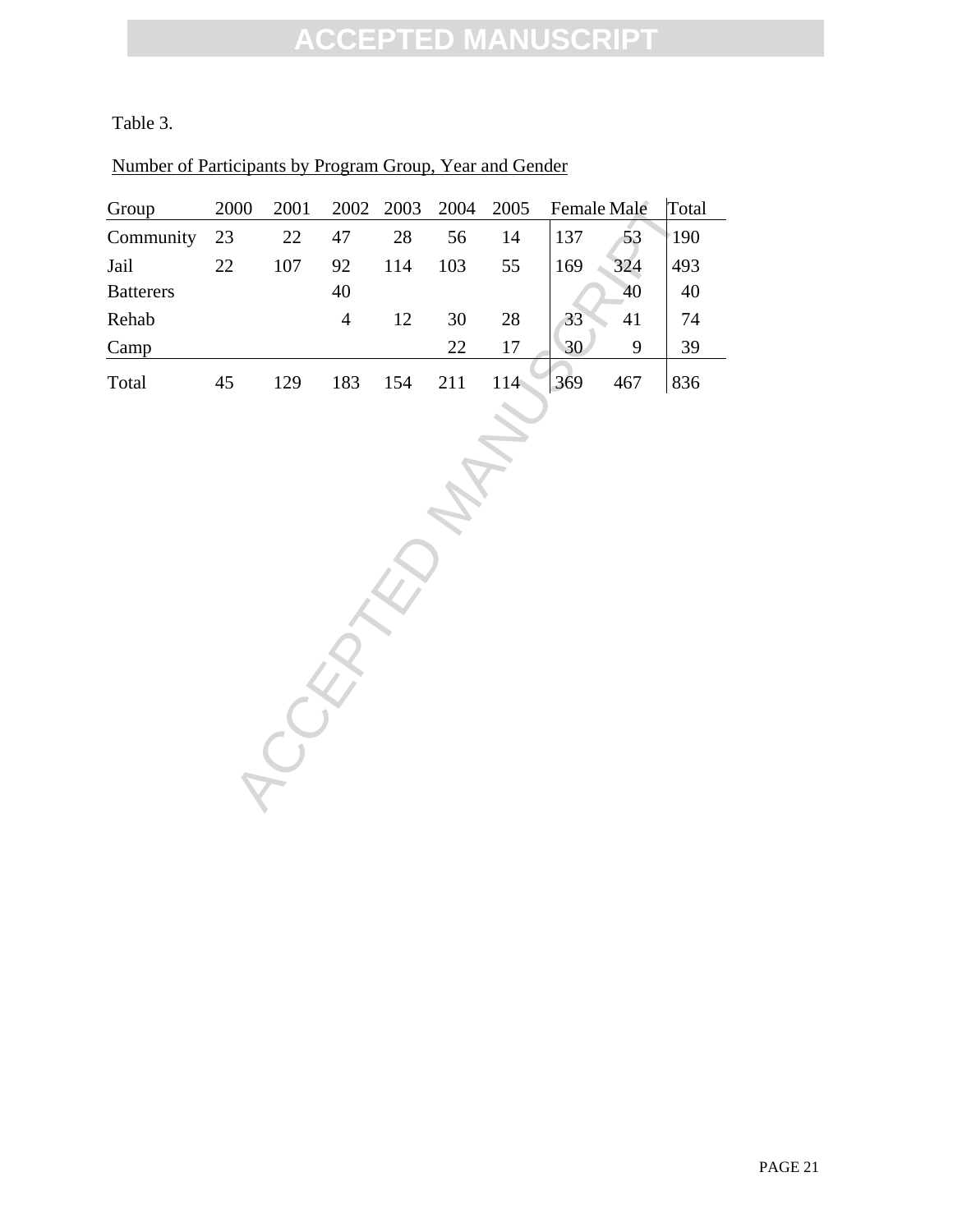Table 4.

### Demographics and Mean Raw Scores by Program Group and Gender

|                                    | Communit         |                  |                  |                |                          |                  |              |           |  |
|------------------------------------|------------------|------------------|------------------|----------------|--------------------------|------------------|--------------|-----------|--|
|                                    | v                | Jail             | <b>Batterers</b> | Rehab          | Camp                     | Female           | Male         | Total     |  |
| <b>Number First Time Takers</b>    | 184              | 446              | 38               | 74             | 39                       | 353              | 428          | 781       |  |
| Mean Age, y                        | 33.0             | 33.6             | 32.1             | 33.5           | 31.2                     | 33.7             | 32.9         | 33.2      |  |
| Male, %                            | $27.7^{+}$       | 64.8             | $100^{+}$        | 55.4           | $23.1^{+}$               | $\boldsymbol{0}$ | 100          | 54.8      |  |
| Minority Race, %                   | 27.1             | 41.3             | <b>NA</b>        | 48.3           | 64.7                     | 42.2             | 39.3         | 40.7      |  |
| Mean Number of classes             | 6.4              | 5.7              | 5.6              | 5.4            | 5.0                      | 5.7              | 5.7          | 5.7       |  |
|                                    |                  |                  |                  |                |                          |                  |              |           |  |
| $CAP$ tests, $#$                   | $\boldsymbol{0}$ | 134              | $\mathbf{0}$     | 44             | 39                       | 97               | 120          | 217       |  |
| Mean CAP score                     | <b>NA</b>        | 190.9            | NA               | $176.9^{+}$    | $153.7^{+}$              | 178.2            | 183.9        | 181.4     |  |
| CAP score, range                   | <b>NA</b>        | 7-410            | <b>NA</b>        | 31-379         | 4-342                    | $4 - 410$        | 9-389        | $4 - 410$ |  |
| CAP score $>214$ , %               | <b>NA</b>        | 44.0             | <b>NA</b>        | $34.1^{+}$     | $25.6^{+}$               | 36.1             | 40.8         | 38.7      |  |
|                                    |                  |                  |                  |                |                          |                  |              |           |  |
| AAPI-2 Pretests, #                 | 182              | 441              | 36               | 73             | 39                       | 350              | 423          | 773       |  |
| <b>AAPI-2 Pretest Score</b>        | 146.5            | 143.2            | 138.7            | 139.7          | 144.4                    | 148.0            | 139.7*       | 143.5     |  |
| AAPI-2 Post-tests, #               | 144              | 372              | 36               | 49             | 38                       | 290              | 349          | 639       |  |
| <b>AAPI-2 Post-test Score</b>      | 160.9            | 156.9            | 154.8            | $147.4^{+}$    | $150.9^{+}$              | 159.4            | 154.3*       | 156.6     |  |
| <b>Mean Difference</b>             | $14.4^{\dagger}$ | $16.7^{\dagger}$ | $15.9^{\dagger}$ | $7.7^{+}$      | $6.5^{+}$                | 11.4             | $14.6*$      | 13.1      |  |
|                                    |                  |                  |                  |                |                          |                  |              |           |  |
| $F/u$ AAPI-2, #                    | $\Omega$         | $\overline{0}$   | $\overline{0}$   | $\overline{0}$ | $\overline{7}$           | 6                | $\mathbf{1}$ | 7         |  |
| AAPI-2 F/u Score                   | <b>NA</b>        | NA               | <b>NA</b>        | NA             | $154.0^{\dagger\dagger}$ | 155.0            | 148.0        | 154.0     |  |
| *P< 0.05, compared to females      |                  |                  |                  |                |                          |                  |              |           |  |
| $P< 0.05$ , compared to jail group |                  |                  |                  |                |                          |                  |              |           |  |

\*P< 0.05, compared to females + P< 0.05, compared to jail group † P< 0.01 post-test compared to pre-test (paired t-test)

 $^{\dagger\dagger}P< 0.05$ , compared to post-test in same group

NA=not available